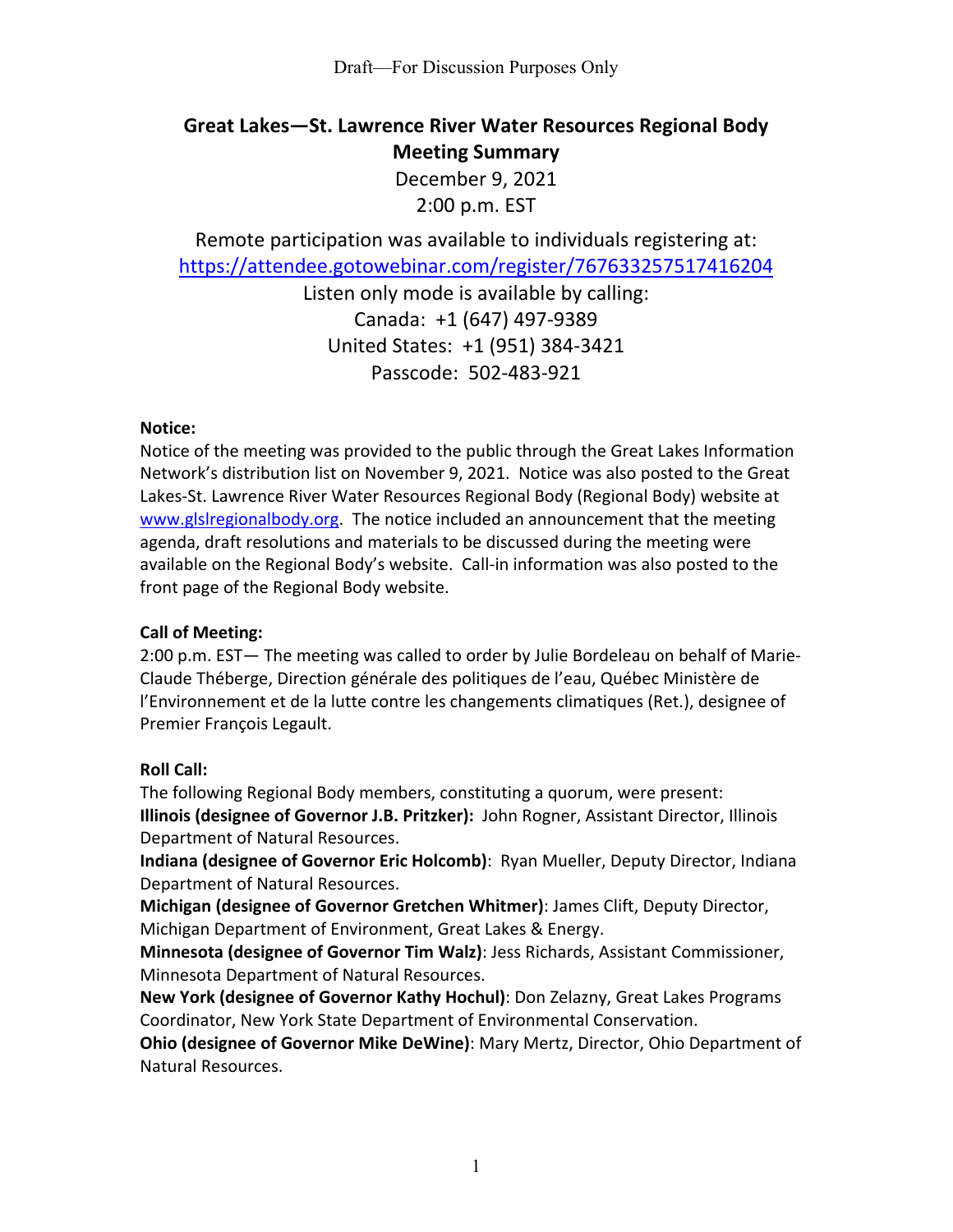**Ontario (designee of Premier Doug Ford)**: Jennifer Keyes, Director, Natural Resources Conservation Policy Branch, Ontario Ministry of Natural Resources and Forestry. **Pennsylvania (designee of Governor Tom Wolf)**: Tim Bruno, Chief, Office of the Great Lakes, Pennsylvania Department of Environmental Protection.

**Québec (designee of Premier François Legault):** Julie Bordeleau, directrice, Direction de la gestion intégrée de l'eau, Direction générale des politiques de l'eau, Ministère de l'Environnement et de la Lutte contre les changements climatiques; on behalf of Marie-Claude Théberge, Direction générale des politiques de l'eau, Québec Ministère de l'Environnement et de la lutte contre les changements climatiques (Ret.) **Wisconsin (designee of Governor Tony Evers)**: Todd Ambs<sup>[1](#page-1-0)</sup>, Assistant Deputy Secretary, on behalf of Preston Cole, Secretary, Wisconsin Department of Natural Resources

## **Actions Taken**

# *Review of June 16, 2021 Regional Body meeting minutes*

Ms. Bordeleau noted that the June 16, 2021 minutes of the Regional Body were previously posted as draft to the Regional Body website. She invited a motion and a second to approve the minutes. A motion was made by Mr. Mueller to formally approve the minutes of the June 16, 2021, Regional Body meeting. Mr. Rogner seconded the motion. The motion to adopt the June 16, 2021, meeting minutes was approved without objection.

# **Reports**

# *State and Provincial updates on implementation of the Great Lakes—St. Lawrence River Basin Sustainable Water Resources Agreement (Agreement).*

## **Québec**

Ms. Boredleau submitted the following report:

# • **City of Ottawa application to take water in Québec**

Québec wishes to give an update about the City of Ottawa's application for a water withdrawal received last year. As previously mentioned, the proposed withdrawal is subject to prior notice in accordance with Article 205 of the Agreement.

As a reminder, the application concerns a new water withdrawal of 185 Million gallons a day to provide drinking water for the City of Ottawa in Ontario. The water intake would be located in Québec (on the Québec side of the Ottawa River). There will be no diversion of water outside of the Great Lakes and St. Lawrence River Basin. The volume of water consumed is estimated at 37 MGD (20% of the water withdrawn) therefore over the threshold set out in Article 205.

<span id="page-1-0"></span><sup>&</sup>lt;sup>1</sup> Signed proxy forms for individuals participating on behalf of official member designees are available upon request.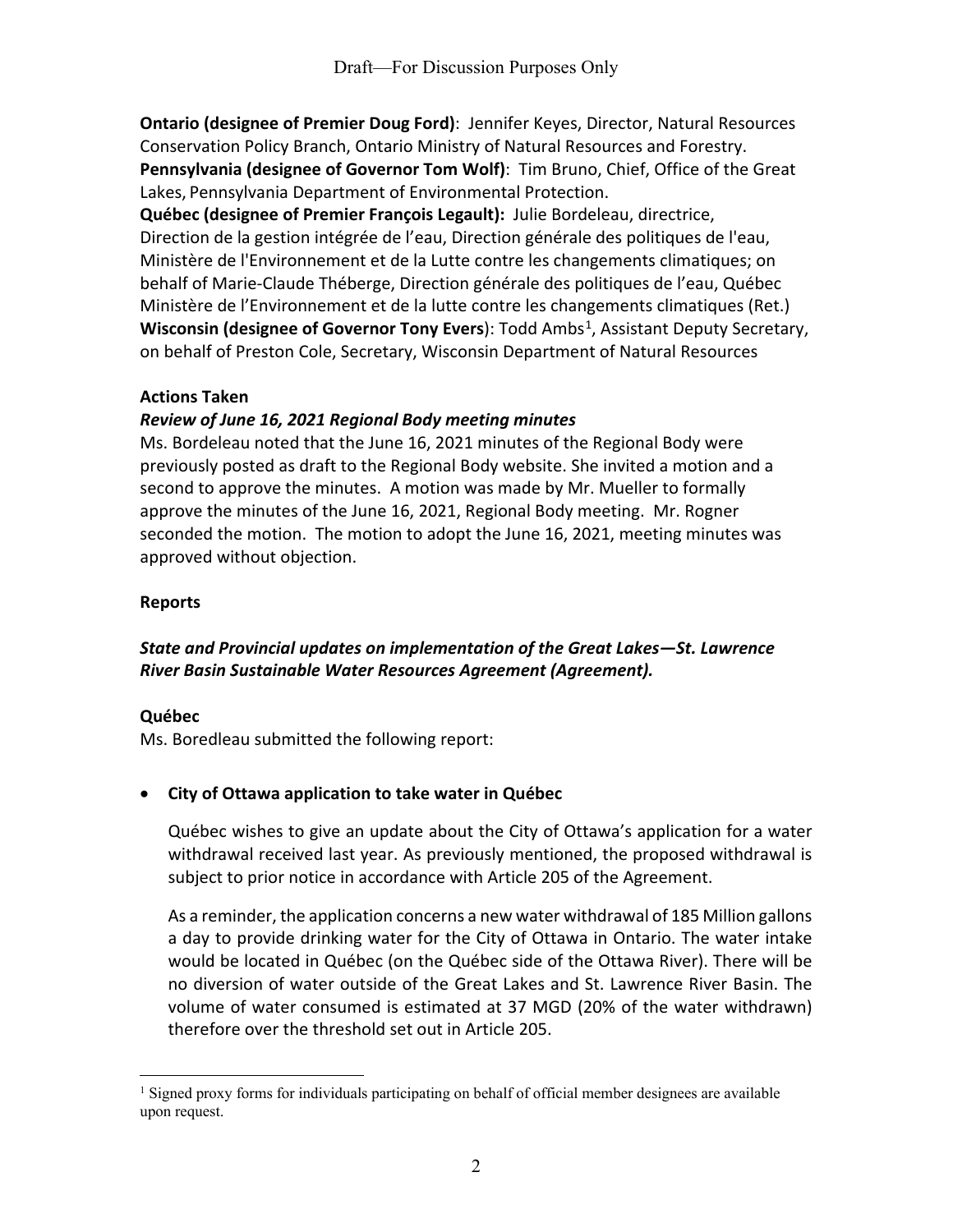The applicant has been given additional time to provide further information to Québec and once received, Québec aim to submit a formal Prior Notice to all Parties of the Agreement by next spring. The Parties will then have 90 days to comment the project and see if it meets the standards established under Article 203 of the Agreement. Again, it is believed that there is no reasonable likelihood that the other Parties to the Agreement would consider this water withdrawal regionally significant or potentially precedent setting.

In addition, and in accordance with provincial legislation, the application to transfer water out of the province was the subject of a public consultation over the summer. Québec received only 3 general comments. Québec will wait to receive the comments of the Parties of the Agreement on the overall application before going ahead with the government decree that would lift the ban on this particular water transfer out of the province. This government decision will then be followed by a ministerial decision concerning the water withdrawal application.

## • **Indicator of surface water availability**

Like other regions, Québec has experienced a very dry year, just to give you an idea, looking back at the monthly climate summary: last winter was one of the mildest on record, with little snow cover, the spring was warm and already southern Québec was suffering from a deficit of water, August was the warmest and almost the driest in one hundred years, followed by the driest October in one hundred and one years!

This, combined with increasing water demand, are putting increased pressure on our water resources. Municipalities and farmers are needing urgent solutions to deal with low water levels at times of peak demand. To help water users and managers plan ahead, Québec have developed a surface water availability indicator that is now online. This map highlights sub-watersheds where water availability could be an issue. Water reporting data collected annually, and river flow metrics are used. The indicator currently covers current climate flows and next year we will add a layer for future flows based on climate change scenarios. This tool was presented to the science team on the 8<sup>th</sup> of December and may be consulted following this web link Atlas de l'eau [\(gouv.qc.ca\).](https://www.environnement.gouv.qc.ca/eau/atlas/atlas-argis/index.html) Please feel free to contact us if you have any questions.

#### • **New regulation in flood prevention**

Québec published new draft regulations in June to help with flood prevention. The regulation will establish a new approach to land-use development in flood zones and will grant municipalities powers enabling them to respond to certain needs.

This new regulation follows on from the big spring floods of 2017 and 2019 when thousands of homeowners were evacuated and the cost of dealing with the floods reached several hundred million dollars. The new regulation is part of a long-term plan, with four hundred and seventy-nine million dollars Canadian (374 million dollars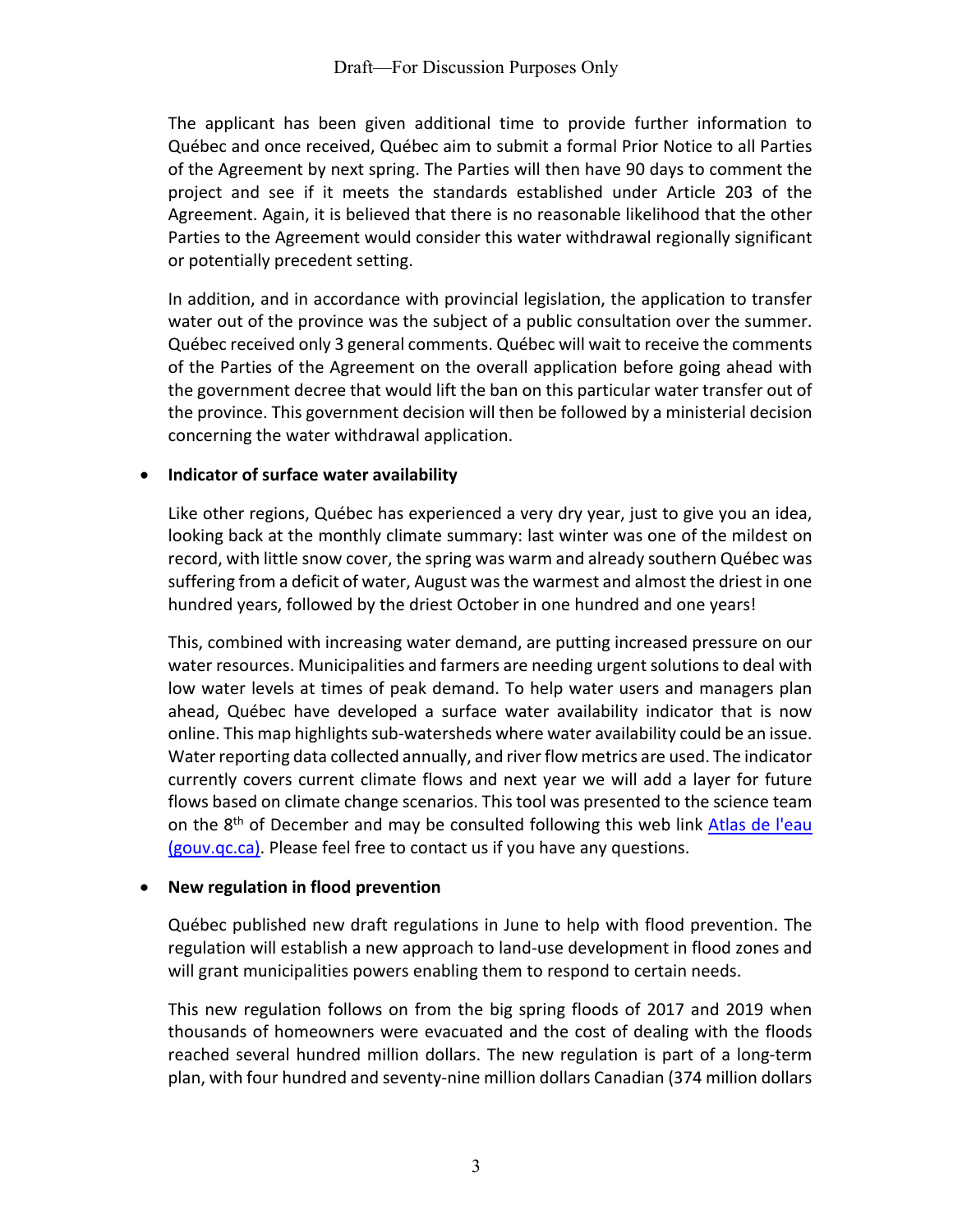US) being invested by the Québec government in the plan and several provincial ministries working together with local and regional government.

The plan aims to build up the resilience of communities at risk of flooding and better protect the population and their properties in a changing climate.

# • **Water conservation and efficiency program annual report**

And finally, Québec has submitted its Water conservation and efficiency program annual report to the Regional Body. This report will be shared with our water stakeholders via our Water Knowledge Portal – an online platform for sharing water information and data throughout the Province. Our program consists of 24 new and revised measures that reflect various government programs and initiatives in progress to reduce water consumption. For example, this year Québec's groundwater network group and a team of researchers have been giving workshops to land-use managers informing them about their local and regional groundwater resources.

## **Illinois**

Mr Rogner submitted the following report:

# **2021 summary of the State of Illinois Lake Michigan Program's activities related to the Compact.**

## **Lake Michigan Diversion and Allocation Program:**

The Illinois Lake Michigan Water Allocation Program (Program) continues to manage Illinois' diversion of Lake Michigan Water in accordance with a 1967 Supreme Court Decree, amended in 1980. This decree limits Illinois' diversion to 3,200 cfs based on a 40-year running average. Water Year 2020 (October 2019 – September 2020) was year 40 of Illinois' diversion. Illinois' Lake Michigan Diversion is regulated by the "LEVEL OF LAKE MICHIGAN ACT" [615 ILCS 50] and implemented by the IDNR/OWR's Part 3730 Rules, "ALLOCATION OF WATER FROM LAKE MICHIGAN".

The Lake Michigan Management Section continues to collect water use data from each of its 220 Lake Michigan Water Allocation permittees on an annual basis. The process is highly interactive and allows permittees and the Department of Natural Resources to work together to evaluate water system performance and investigate ways to reduce water loss.

Illinois' Diversion Accounting is overseen by the U.S. Army Corps of Engineers (USACE). The USACE's most recent certified diversion report, Water Year 2017 shows Illinois' certified flow as **2677 cfs with a running average of 3041 cfs**. In **water year 2020 total domestic Lake Michigan water use was 778 million gallons per day (mgd), a decrease**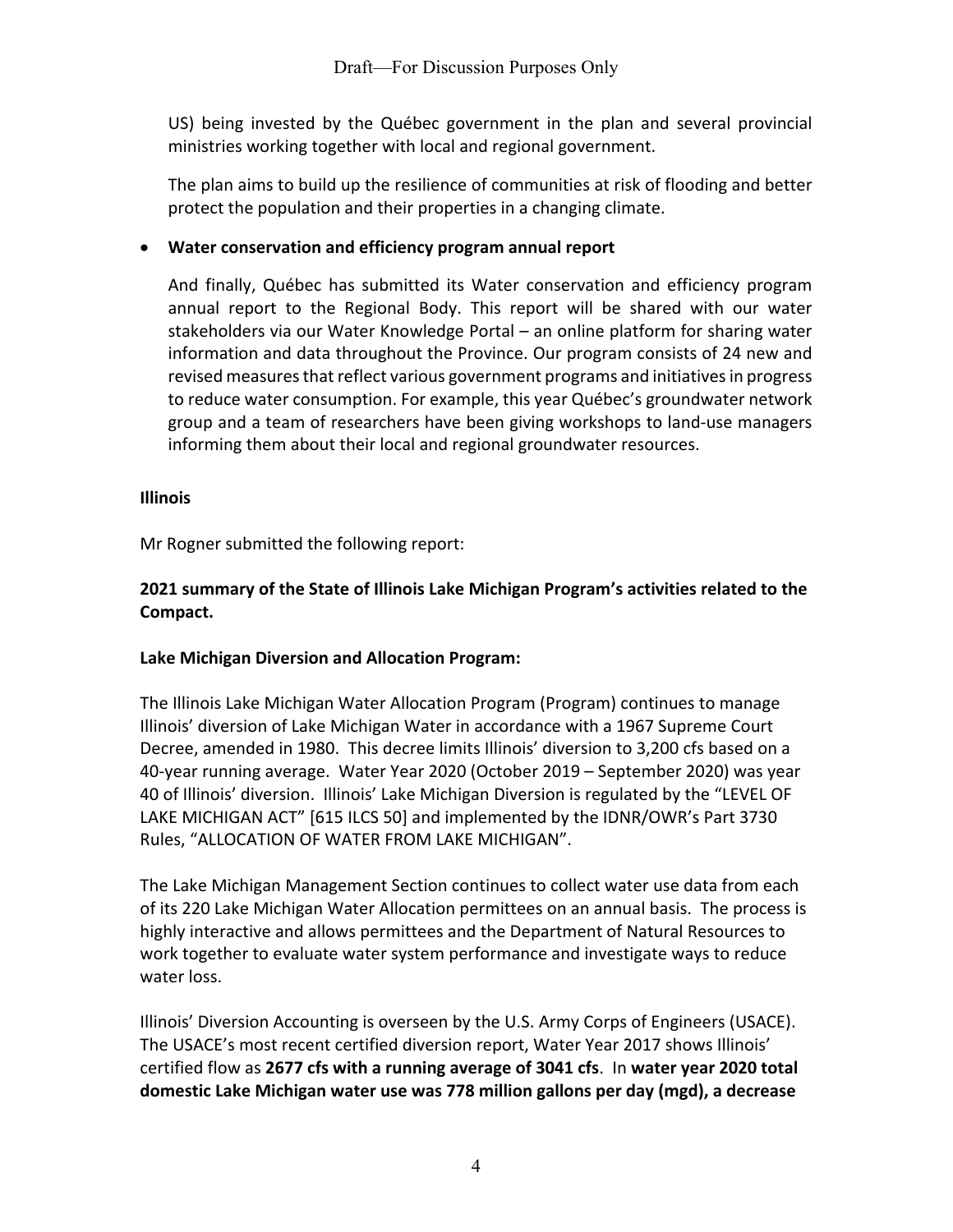**of approximately 11mgd from water year 2019's pumpage. In water year 2020 the annual precipitation was 41.31 inches, 5.85 inches less than 2019's 47.16 inches.** For Water Year 2018, all 218 permittees have submitted annual reports. Water Year annual reports are still being collected and reviewed.

#### **Water Conservation:**

Since Water Year 2015 the Department's regulatory threshold for non-revenue water (NRW) to Water Supplied has been 12% reducing to 10% in Water Year 2019. All Domestic permittees that exceed the Department's regulatory limit must provide a Water System Improvement Plan (WSIP) which they feel will return them to compliance. In Water Year 2017 the average percent NRW for all Lake Michigan Water Allocation permittees was 12.8%. In Water Year 2017, 93 permittees were above the 12% threshold all have submitted new and or updates to existing Water System Improvement Plans. The Department is still compiling data for Water Years 2018 and 2019.

Illinois has seen a reduction in domestic Lake Michigan water use of 330 mgd between 1992 and 2017.

#### **Lake Michigan Water Reallocation Updates:**

Approximately every 10-years, the Department reviews all its Lake Michigan Water Allocation Permittees' allocations to determine if actual use is in line with allocation projections. COVID impacts slightly delayed this effort. The allocation information used for water year 2020 was based upon the 2008 reallocation study. The Department initiated a reallocation study in 2020 and is currently in the process of updating the new allocations. We anticipate having the revised allocations effective beginning in water year 2023 and the allocations will extend out through water year 2050. This reallocation reflects provisions of the state's Part 3730 Administrative Rules that specifies that system water losses do not exceed 10% of water supplied. Accordingly, many allocations were reduced to reflect this limitation. Those entities that experience water loss more than 10% are required to develop and implement a water system improvement plan to bring their system into compliance with this requirement.

The Department received an application for a new Lake Michigan water allocation from the City of Joliet in 2020. Joliet continues to rely on a deep aquifer well water supply that groundwater modeling efforts indicate will not be able to meet the City's daily demands by 2030. The Department reviewed the application and issued a decision to grant Joliet an allocation permit on September 1, 2021 (LMO-20-01). The Department Order allocates the city of Joliet 15.615 million gallons per day (mgd) in 2030 increasing to 18.604mgd in 2050. A special condition of Joliet's permit requires that Joliet reduce their non-revenue water percentage from 34.5% (as reported for 2019 in Joliet's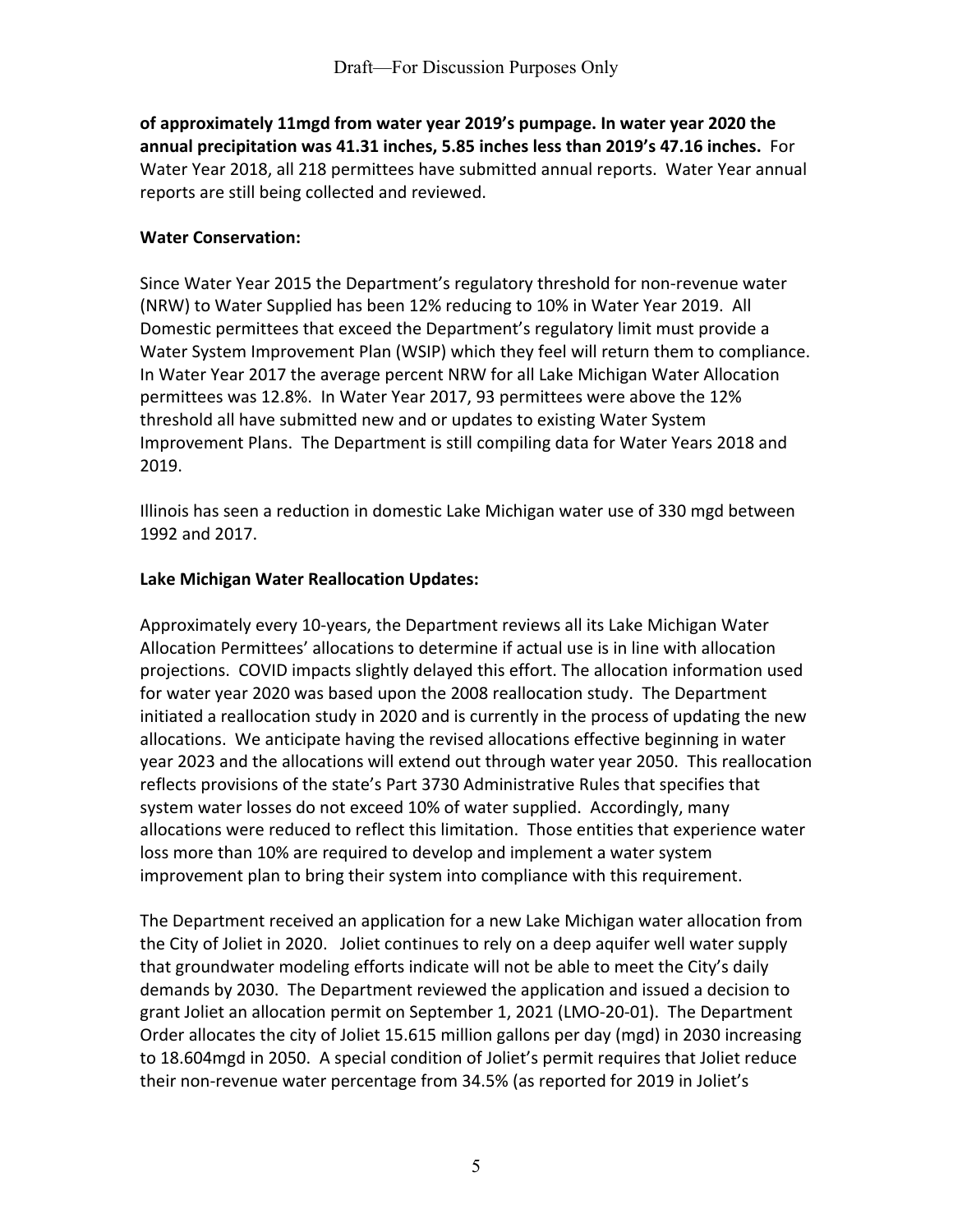application) to 10% or less before they begin using Lake Michigan water. Joliet anticipates that they will begin using Lake Michigan water in calendar year 2030.

The Department also recently received an application for a Lake Michigan water allocation from the Village of Lemont and staff has begun reviewing the request.

The Department held educational webinars on October 20<sup>th</sup> and 22<sup>nd</sup> related to the reallocation process and on December  $7<sup>th</sup>$  and 9th, 2021 explaining the Lake Michigan Allocation Program, especially for those communities still considering a petition to the state of Illinois for Lake Michigan water.

# **State Water Plan:**

Illinois is currently in the process of updating its State Water Plan despite COVID delays. This updated will include many Lake Michigan related issues including water supply, resiliency actions, and social justice matters.

# Water Supply Recommendations

Increase education and outreach related to water use and water conservation specially to disadvantaged and under resourced communities.

Simplify and improve annual water use reporting and data submittal processes including a shift to volume-based metrics from fiscal based metrics.

Expand IDNR Water Resources Lake Michigan Programs to include full time staff dedicated to working with all communities utilizing Lake Michigan Water, but especially under resourced and disadvantaged communities to assist them with their water supply system improvement plans and funding for those plans. Also work with the communities to improve water conservation programs. Implement water allocation fees to supplement program funding for these expanded program efforts.

Establish grant funds criteria as part of the state revolving fund operation and provide designated water system improvement plan implementation funding to under resourced and disadvantaged communities

# Lake Resiliency and Economics Recommendations

Continue coordination with the Great Lakes Commission, NOAA, and the US Army Corps of Engineers to enhance coastal resiliency with a focus on regional breakwater protection for high lake levels

Support, increase, and promote sustainable coastal tourism and recreation opportunities including Great Lakes Cruise line industry access to Illinois ports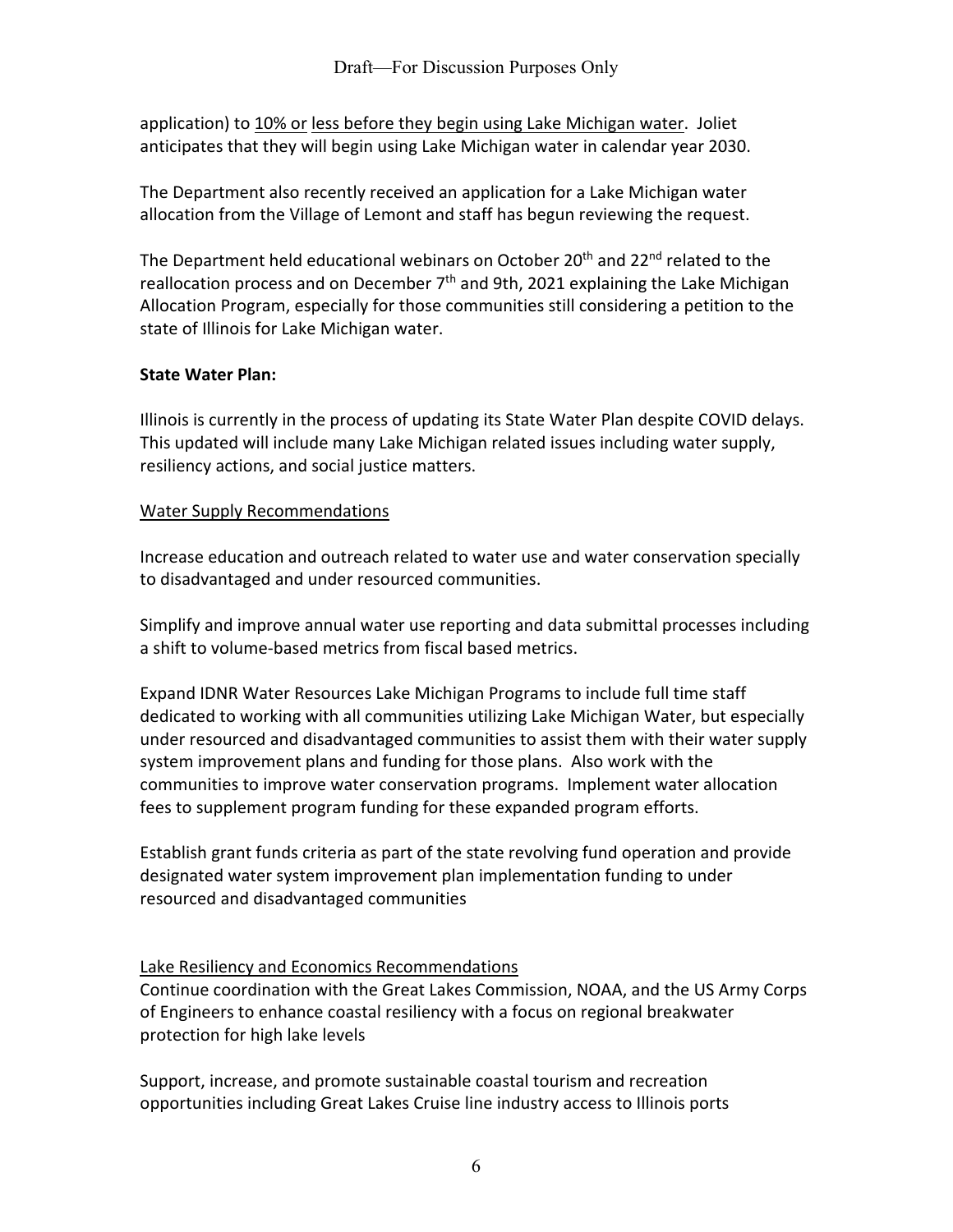Promote increased maritime transportation of commercial goods between the Great Lakes and Gulf of Mexico via the Chicago Area Waterway

Protect, enhance, and restore important coastal habitats with an emphasis on public owned and accessible land and wetlands hydrologically connected to Lake Michigan

Improve economic viability and capacity of Illinois' Lake Michigan coastal ports, harbors, and marinas; promote resource-compatible development and community interests

# **Brandon Road:**

The state of Illinois signed a Preliminary Engineering Design (PED) Agreement in December 2020 with the US Army Corps of Engineers following a negotiated Intergovernmental Agreement with the state Michigan for a cost-share partnership to cover the required non-federal share of the PED Agreement. With ample fiscal and technological support from the state of Michigan, the state of Illinois continues to work with the US Army Corps of Engineers on Project Design for the Brandon Road Project and has completed 4 Design Charettes for the project. The project Design Team is currently weighing the pro and cons of both a "short" and "long" options of an engineered channel. The state of Illinois is also currently negotiating a right-of-access agreement and non-disclosure agreement with local property owner Midwest Generation to allow the state to enter their property at the project site to investigate geotechnical and environmental characteristics of the property. The project design team has met with navigation industry representatives 3 time thus far and has initiated the first of several public and stakeholder outreach newsletters and follow-up webinars. The Corps Engineers' Engineering, Research and Development Center (ERDC) in Vicksburg, MS has constructed a 1:100 scale existing conditions model of the Brandon Road Lock and Dam and the Des Plaines River in the vicinity of the lock.

The states of Illinois and Michigan also created a States and Provinces Forum with facilitation provided by Kearns and West Inc under contract with the Great Lakes Commission. This Forum provides representatives of the Great Lakes states with key project updates and transparency into project design issues. This forum is also working to collaboratively press for full federal funding of remaining project design and construction.

## **Indiana**

Mr. Mueller submitted the following report:

# *Annual partnering meeting – IN State Agencies and US Army Corps of Engineers*

On December 10, 2021, Indiana State Agencies including the Department of Natural Resources, Department of Environmental Management, Department of Homeland Security and the Indiana Finance Authority will meet with Executive Leadership from the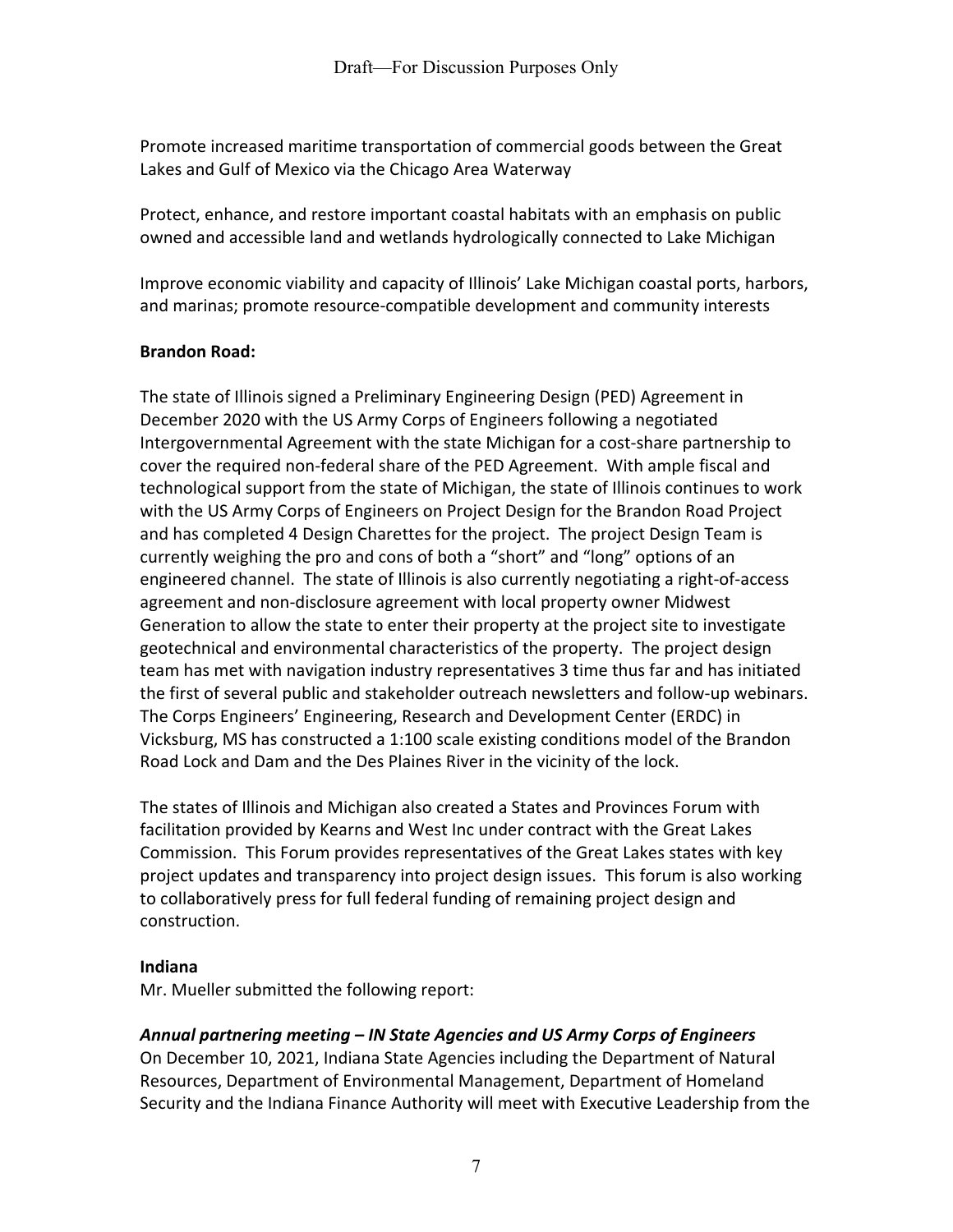Louisville, Chicago and Detroit Districts of the US Army Corps of Engineers. The annual partnering meeting provides an opportunity to share programmatic updates, discuss Federal and State water management priorities and seek to improve process efficiencies. Topics of interest during this meeting will include:

- Federal Infrastructure Bill;
- Permitting of construction activities along the Lake Michigan shoreline; and,
- Opportunities to leverage state funding through USACE programs such as PAS, FPMS, etc.

## **Water Use in the GL basin - Indiana reporting year 2020**

- Currently there are 1057 Significant Water Withdrawal Facilities (SWWF) registered in the Basin.
- SWWF has the capacity to withdrawal 100,000 gallons a day.
- Have added about 20 new facilities in last two years, mostly irrigation
- Water use in the Basin for 2020- ~500 billion gallons total
- Decrease of about 250 billion gallons over the last 5 years, mainly driven by Energy Production/ Industrial use
- Nisource Baily station retired in May 2018 accounts for a significant portion of the reduction.
- Industrial decreases more gradual, likely due to conservation efforts, and portion of Arcelormittal Harbor East plant shut down in 2018.
- Of the 1057 SWWF:
	- $\circ$  1581 wells (a facility can have multiple wells / intakes) Accounting for 34 BG
	- o 250 surface intakes Accounting for 465 BG
- When you compare withdrawal vs. capacity:
	- o SWWF total 19.2%
	- $\circ$  Surface 21.5%
	- o Wells 8%

## **Michigan**

Mr. Clift submitted the following report:

The Michigan Departments of Environment, Great Lakes and Energy (EGLE), Natural Resources (DNR), and Agriculture and Rural Development (MDARD) continue to function during the COVID-19 pandemic with most of staff working remotely except for field and lab staff. Michigan's Water Use Assessment Program continues to work with the Water Use Advisory Council (WUAC) to advance and improve Michigan's Program. The WUAC submitted its first biennial report to the Legislature in December 2020. The WUAC's recommendations, reached by unanimous consensus, will advance and improve conservation, data collection, modeling, research, refinement and administration of the water withdrawal assessment process. In all, the recommendations include funding requests to the Michigan Legislature totaling \$5.2 million in Fiscal Year 2022 and \$4.9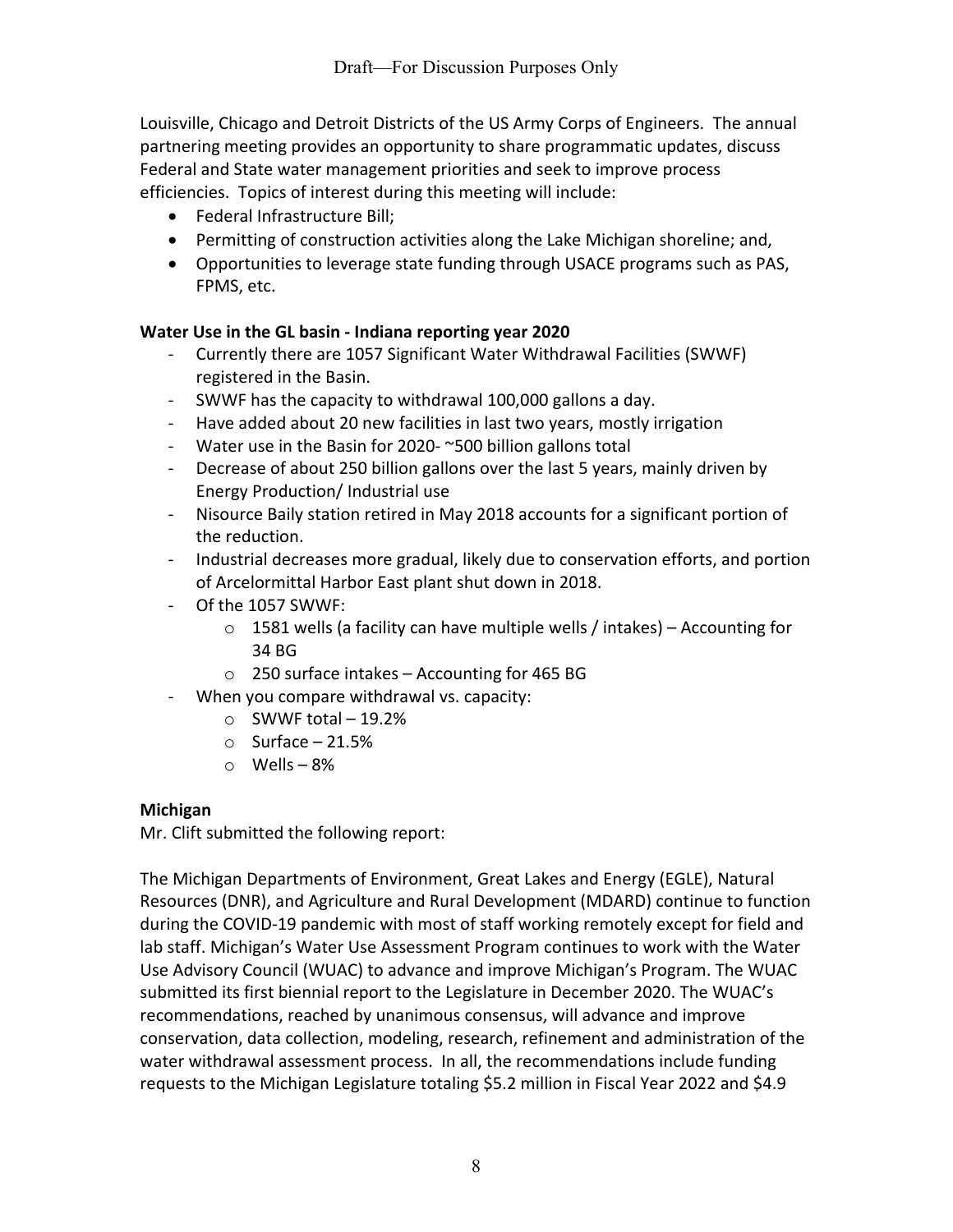million in Fiscal Year 2023. These recommendations are with the Michigan legislature for consideration.

The WUAC's Models Committee also has a technical work group studying the issues involved with tracking cumulative stream flow depletions from the headwaters to the mouths of the rivers discharging to the Great Lakes. These issues include revising return flow estimates for various water use sectors. The Models Committee is also reviewing recent research to determine if there is a more appropriate method of apportioning stream flow depletions from large quantity groundwater withdrawals between nearby stream reaches. To date, over 7,600 large quantity withdrawals have been registered through Michigan's program. The program recently hired additional staff to focus on site specific reviews and an additional groundwater modeler.

Michigan has continued its focus on addressing the impacts of climate change, including high water levels, reducing the state's carbon footprint, and addressing aging water infrastructure. All of this work is done through the lens of environmental justice, equity, diversity and inclusion. To date, nearly \$1 billion in infrastructure grants and lowinterest loans have been authorized to Michigan communities in 2021, marking an almost six-fold increase in funding since 2018 from the State Revolving Fund.

The development process for the *MI Healthy Climate Plan*, a comprehensive plan meant to protect public health and the environment while helping to develop new clean energy jobs by making Michigan fully carbon-neutral by 2050, has been ongoing. The Michigan Council on Climate Solutions, a multistakeholder group created to advise EGLE in the development of the *MI Healthy Climate Plan*, has held numerous meetings over the last months. Topic-specific recommendations from the Council are out for public comment and listening sessions were held December 1st and 2nd to gather input on the recommendations. The Plan in expected to be released in Spring 2022.

Michigan submitted its 2021 Water Conservation and Efficiency Program Annual Program Assessment. A few highlights from this year's report include EGLE's efforts to advance a number of projects related to the water energy nexus. The Water Energy Nexus project led by the Michigan Municipal Association of Utility Issues was created to quantify the energy used to treat and pump drinking water to end users, in order to determine how much energy could be saved if service line leaks were reduced. Initial results show the potential to save over 21 billion gallons of water a year and enough energy to power 5,000 homes for year by reducing service line leaks.

The WUAC created a standing subcommittee, the Water Conservation and Efficiency Committee (WCE), which has been meeting monthly to improve and enhance Michigan's water conservation and efficiency program and support sustainable water use. The WCE has been working with a Dow Sustainability Fellows Team to assess Michigan's new and existing climate, energy, and water infrastructure programs and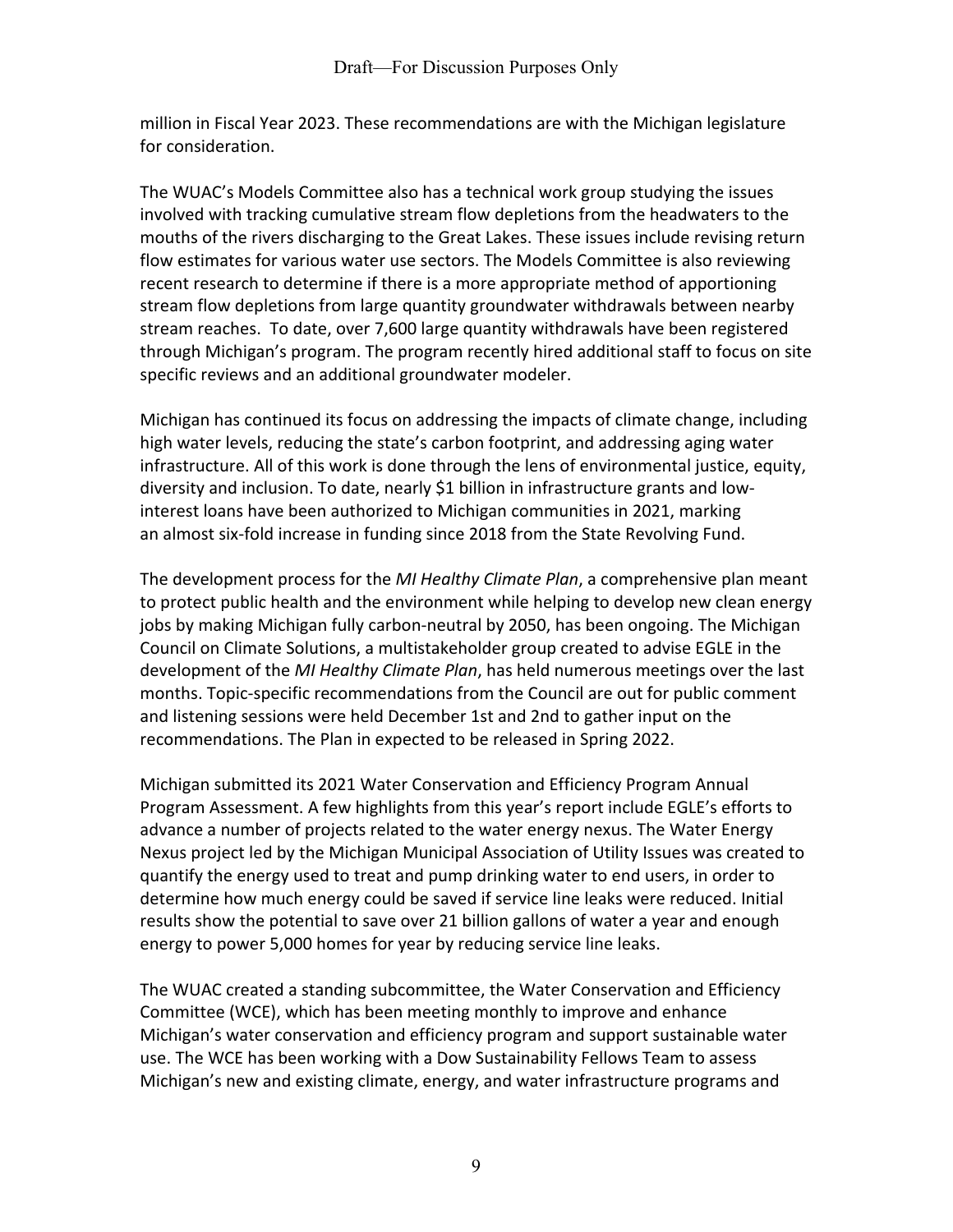initiatives to identify opportunities to further advance Michigan's water conservation goals and objectives.

The Office of the Clean Water Public Advocate has continued its Focus on Water Initiative including completing the Water Leak Pilot in the cities of Benton Harbor and Highland Park to reduce water waste, save energy and save money for residents. Initial data has shown that in Highland Park half of homes with completed repairs have reduced residents' water consumption by 50% or more. The project work is still ongoing but has been well received by the communities, and lessons learned will be applied to future projects.

EGLE's Office of the Great Lakes and Michigan Sea Grant are co-funding a project to develop a Water User Committee (WUC) guide and convene the first WUCs as case studies. The competitive review process has been completed, and a project team has been selected for approval by the National Oceanic Atmospheric Administration. The WUC guide will be developed using a stakeholder-driven approach with surveys and focus groups to successfully incorporate the diverse perspectives of the state's water users and builds capacity for local collaborative governance of water resources in Michigan. The project will begin in February 2022.

Michigan continues to pursue opportunities to improve data collection and sharing to manage state's surface water and groundwater resources. This year EGLE has begun to coordinate and collaborate across divisions to understand what we already know about groundwater quality and quantity and what data gaps exist. Mapping is an important component for the development of a comprehensive and collaborative groundwater framework for Michigan. Presently, data related to groundwater exists in many locations, but it is difficult to share or access outside of its host location. As part of this effort, EGLE has begun a mapping project of existing groundwater data from databases within the department. This is the first step in moving to a more complete compilation of the department's groundwater data in a visual format to gain a greater understanding of Michigan's groundwater resources.

EGLE also has two pilot projects with Michigan State University which will be complete by March 31, 2022. The first pilot project involves using transit sonar surveys to map the bathymetry of inland lakes more accurately in Michigan. Michigan has approximately 16,000 inland lakes that have areas of at least five (5) acres. Only 2,700 of those lakes have bathymetry maps, most of which date from the 1940s and 1950s, prior to the widespread use of sonar technology for bathymetry mapping. The other pilot project involves using geographic information system (GIS) analyses to edit out non-perennial stream reaches from the high-resolution National Hydrography Dataset. Teams field verify stream those stream reaches using EGLE's procedure for conducting perennial versus non-perennial stream evaluations.

## **Minnesota**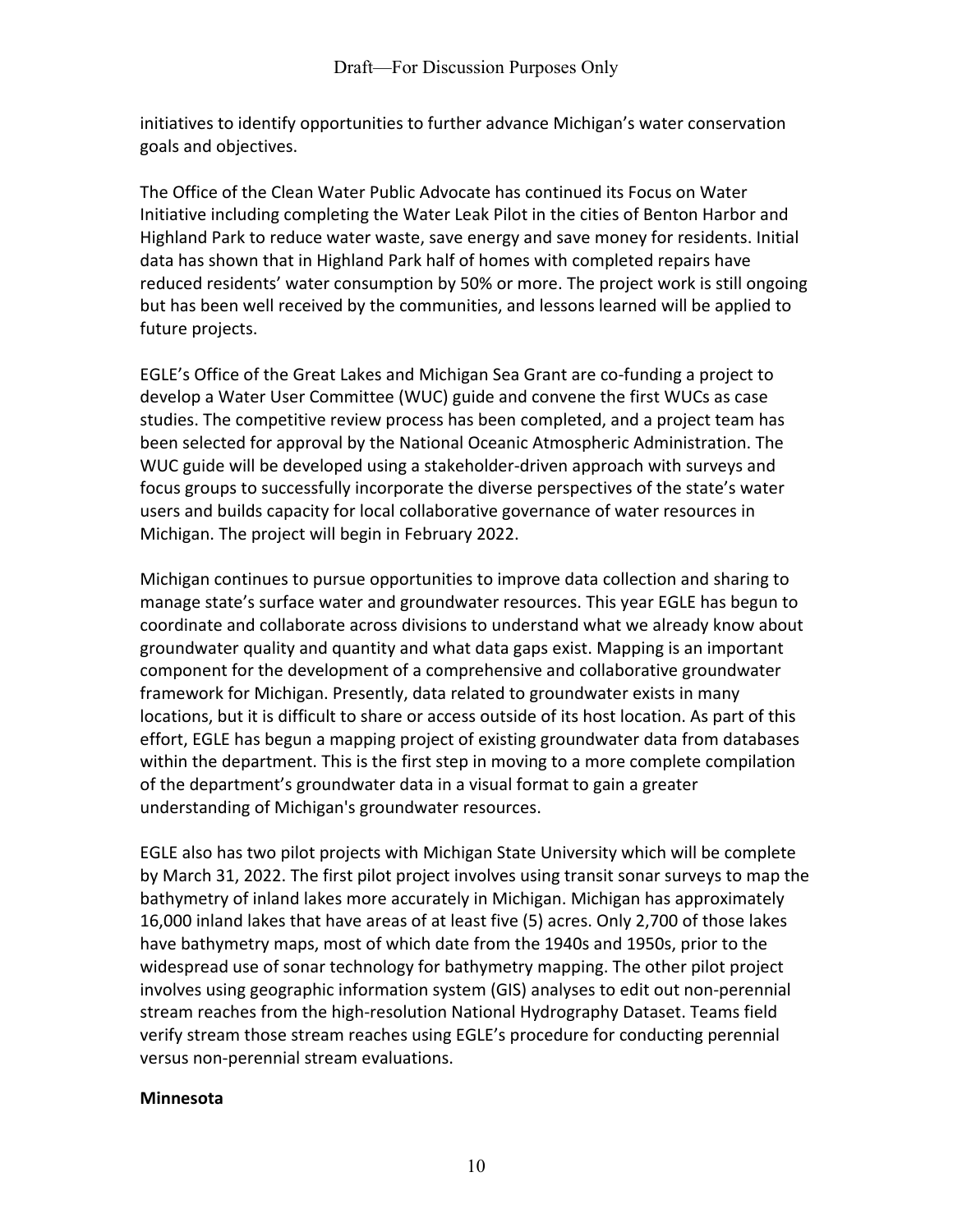## Mr. Richards submitted the following report:

#### OVERVIEW OF WATER USE IN MINNESOTA'S LAKE SUPERIOR BASIN

- There are currently 151 active water appropriation permits in the Minnesota Lake Superior Basin.
- Most of Minnesota's water use in the Basin is for industrial uses, power generation and Public water supply.
- Over the past three years, water use (withdrawals) for industrial and power generation purposes has declined markedly, while public water supply withdrawals remained fairly constant.
- Minnesota's non-hydropower withdrawals totaled 218 million gallons per day.
- Minnesota's diversions outside the basin totaled 15 million gallons per day. All diversion amounts in 2020 are from existing activities that were in place at the time of the Compact.
- The pandemic caused some local industrial market decline and industrial water use was down in the Lake Superior basin. The DNR Water Conservation Report shows that statewide, the change in residential vs. non-residential water use during the pandemic is fairly dramatic. From 2019 to 2020, residential water use increased approximately 8% in Minnesota and non-residential water use decreased nearly 5%.

## RESTORATION, DROUGHT AND EDUCATION WORK

- Four important habitat restoration projects were completed in 2021 within the St. Louis River Area of Concern (SLRAOC) near Duluth. Over the last three years, about 230 acres of coastal wetland habitat were restored by the DNR at the Kingsbury Bay and Grassy Point sites, at a combined cost of \$18 million. *(See page 10 of the 2021 Water Conservation Report for details).*
- At least 17 other restoration and sustainability projects are funded and underway.
- In the basin, moderate to Extreme drought conditions persisted through November. Over the summer, stream flows dropped below minimum protective flow levels throughout much of the basin, resulting in temporary permit suspensions. Most permits have now been reinstated.
- November 2021 is the third-straight month of Lake Superior being well below average water level. The lake usually declines from September to April and then rises over the summer. Lake Superior is now 2.4 inches below the average for Nov. 1 and is 11.4 inches below the lake's level in 2020.
- Minnesota DNR staff gave a lightening presentation at yesterday's Great Lakes Science Team on the state's Water Conservation Reporting System.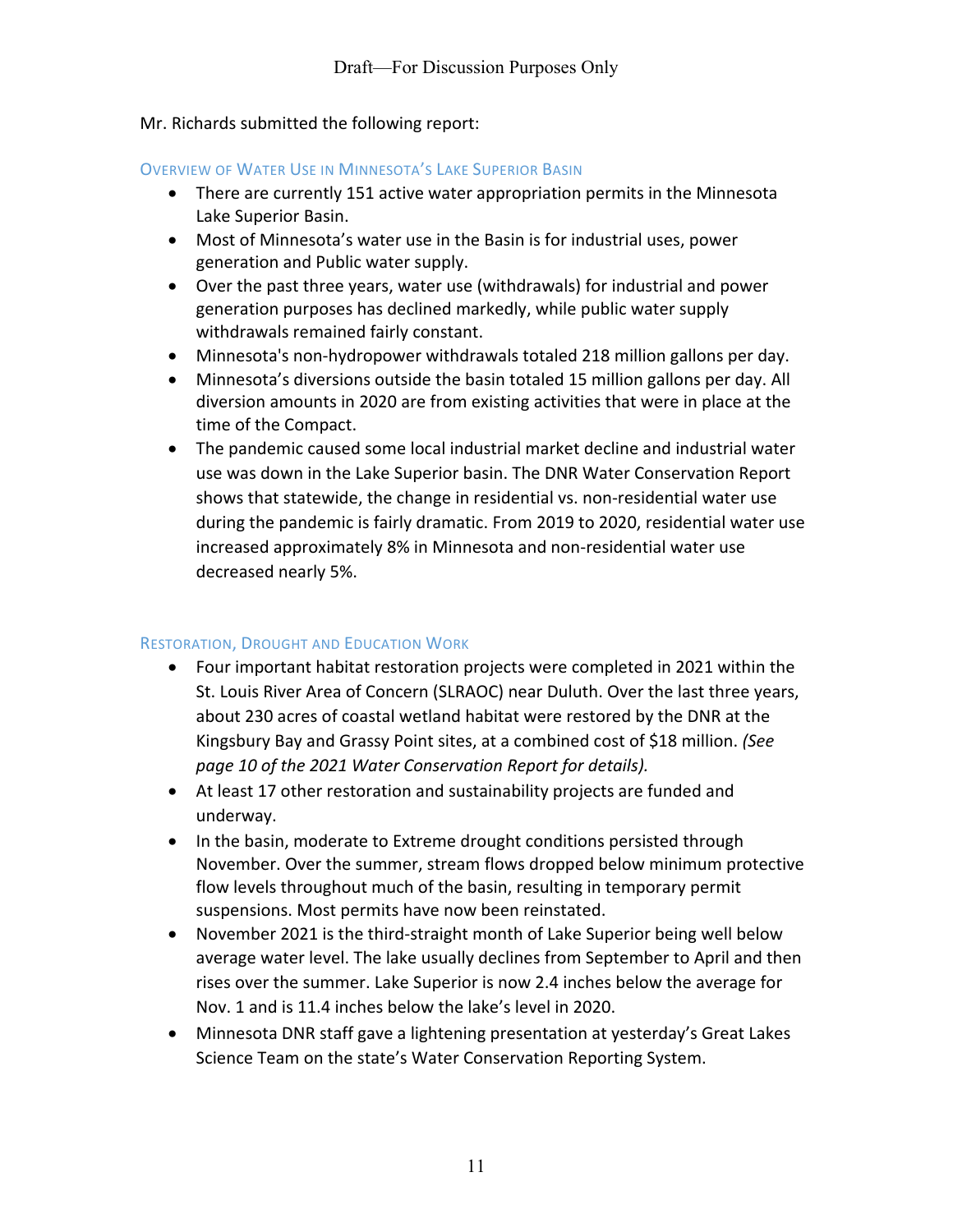## **Details on Minnesota Water Use (prepared and submitted by Sean Hunt)**

The Minnesota portion of the Lake Superior watershed encompasses approximately 6,800 square miles.<sup>[2](#page-11-0)</sup> Major river watersheds in the basin include the Cloquet, Nemadji and St. Louis River systems, as well as the north shore tributaries to Lake Superior. Excluding in-stream hydroelectric water use (2,131 mgd or 8,066 mld), the total withdrawal amount from the basin for Minnesota was 1,866 mgd (7,065 mld), a decrease of 19 percent from the total withdrawn amount for 2019 (2,318 mgd or 8,775 mld). This change in use is largely due to a decrease in water use for off-stream hydroelectric power production, which is the sector with the greatest water use (1,648 mgd or 6,239 mld in 2020). The second largest use sector is self-supply industrial at 148 mgd (561 mld), which also decreased in use from 2019 and contributed to the overall decrease in Minnesota water use.



## **Figure 20**. Minnesota water withdrawals by sector the last five years (excluding in-stream hydroelectric water use)

95 percent of total withdrawals came from other surface water within the Lake Superior watershed (1,777 mgd or 6,727 mld), while less than 5 percent, or 84 mgd (318 mld), came from Lake Superior. Less than 1 percent of withdrawals (5 mgd or 20 mld) were

<span id="page-11-0"></span><sup>2</sup> Minnesota Pollution Control Agency.<https://www.pca.state.mn.us/water/watersheds>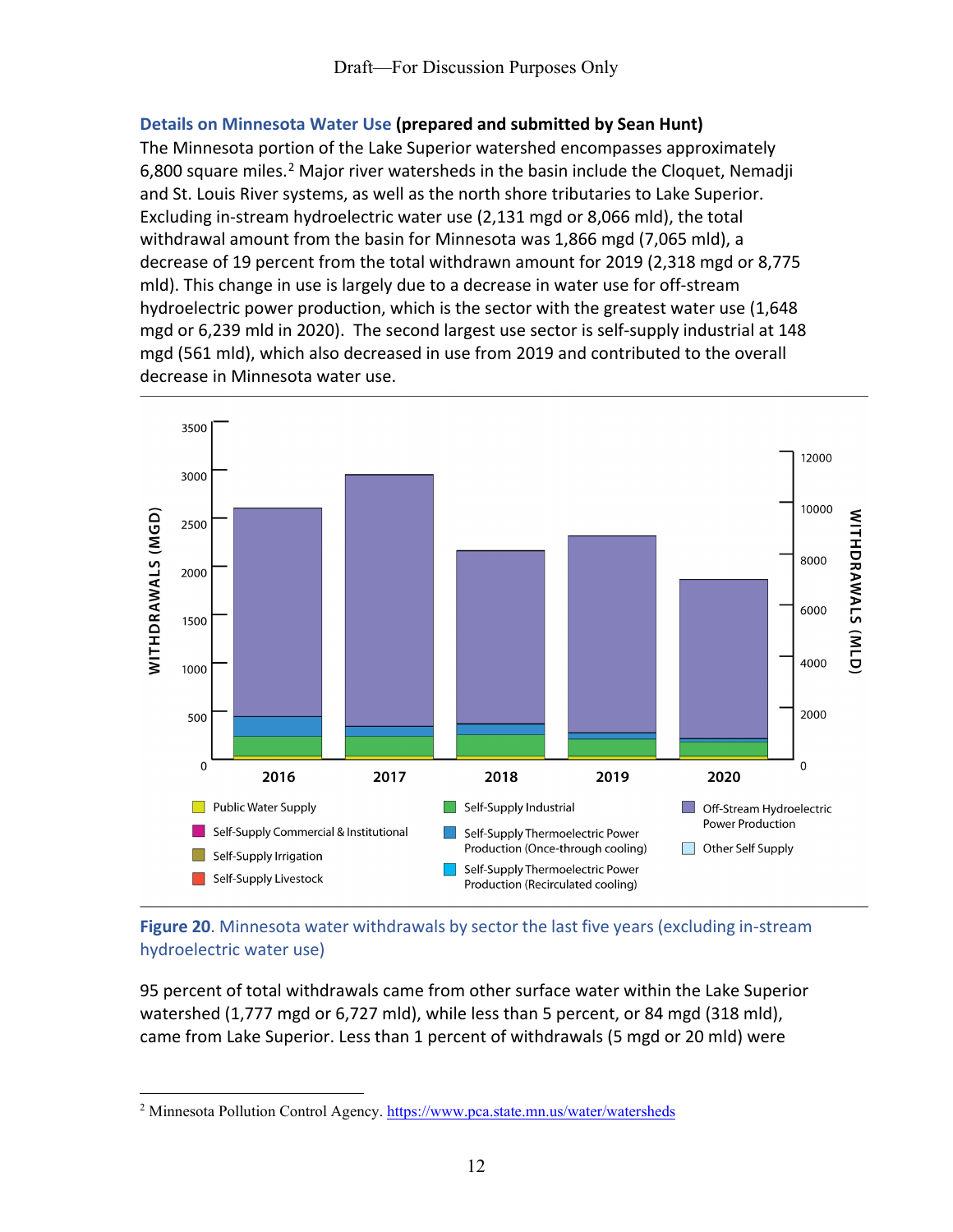groundwater withdrawals. The large relative use of 'other surface water' comes from water use for off-stream hydroelectric power production along the St. Louis River. The total reported diversion amount of 15 mgd (56 mld) was almost exclusively for selfsupply industrial purposes. A small amount of the outgoing diversion (0.03 mgd or 0.1 mld) was also reported for the self-supply irrigation sector. Total consumptive use was 19 mgd (71 mld), the majority of which was for industrial purposes (15 mgd or 56 mld).



## **Figure 21**. Minnesota consumptive use by sector the last five years

The water use data was provided by the Minnesota Department of Natural Resources, which collected measured water use data from water withdrawal permit holders with 100 percent reporting compliance from permitted water withdrawal facilities. Notable changes from 2019 water use by Minnesota facilities include:

- A 50 percent (32 mgd or 120 mld) decrease in water use for thermoelectric power production (once-through cooling) due to decreased use at two utilities, consistent with standard fluctuations and market demand.
- A 16 percent (28 mgd or 197 mld) decrease in self-supply industrial sector water withdrawals, with corresponding decreases in consumptive use (3 mgd or 11 mld decrease). This reduction is largely attributed to reduced water use for mining.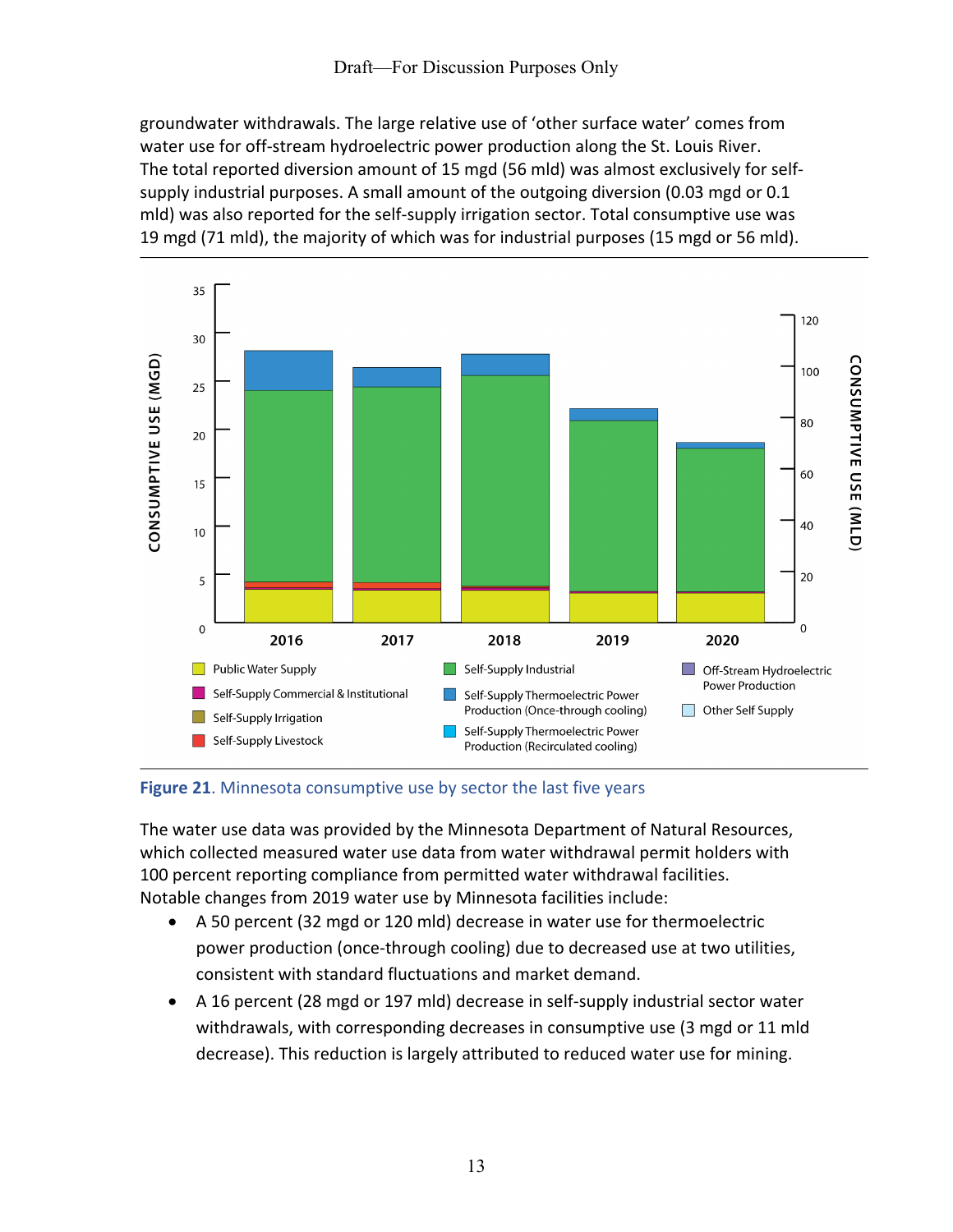• A 19 percent (391 mgd or 1480 mld) decrease in withdrawal for off-stream hydroelectric power production, a change resulting from normal fluctuations in river flow.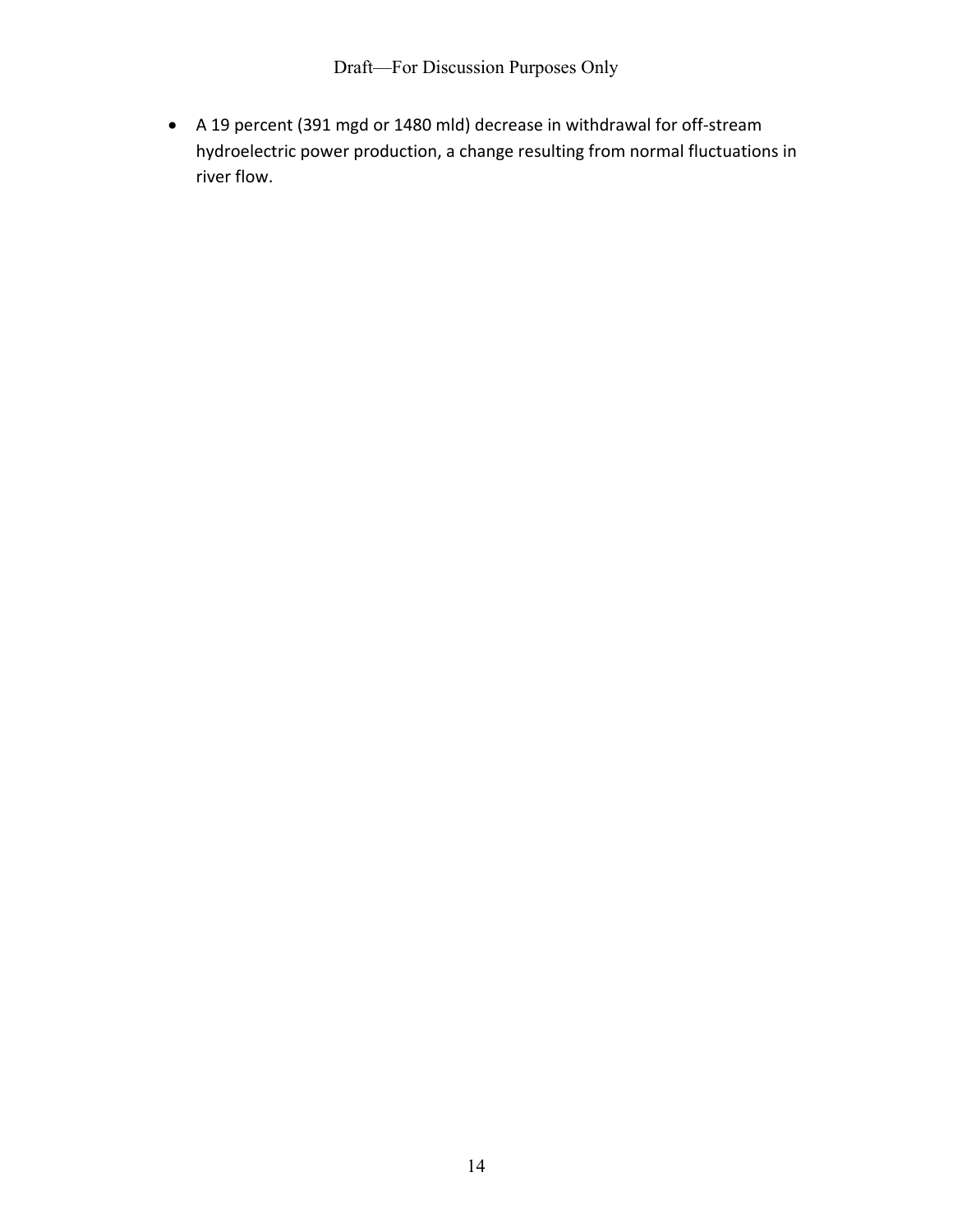#### **New York**

Mr. Zelazny submitted the following report:

Water Withdrawal Permit program. NYS DEC's Division of Water currently regulates by permit or registration all water withdrawal systems with the capacity to withdraw 100,000 gallons per day or more within the Basin. This includes 695 actively reporting facilities within the Great Lakes Basin and through ongoing permit enforcement we have achieved 100% compliance in required reporting. Each permit has required the submittal of a water conservation plan. The main objective of the plan is to promote implementation of the most environmentally sound and economically feasible water conservation measures. Components of these plans must include, at a minimum, 1) customer and source metering, 2) water auditing, 3) leak detection and repair and 4) outdoor water use management.

A couple additional updates related to our water resource management include:

Drinking Water Source Protection Plans (DWSP2). This program pairs communities with department staff and consultants at no cost to evaluate potential threats/contaminants through the development of an overview of their water supply system. Communities, with special emphasis on Environmental Justice communities, then work with staff to identify protection and management methods as well as an implementation timeline all specific to their municipality. Participants typically develop a Project Management Team made up of community stakeholders, local government officials, and agricultural/industrial/business representatives to develop and promote implementation of the Plans. The thing I like most about this program is that it puts local officials in the driver's seat to learn about and protect their own drinking water sources while building capacity by working side by side with state staff and consultants. Communities with approved plans also receive extra credit for the state's Water Quality Improvement Program grant program. DEC runs this program in conjunction with DOH, DOS, and Agriculture and Markets.<https://www.dec.ny.gov/chemical/115250.html>

Community Impact Grant program (CIG). Although this program is not specific to water use and conservation, State funds are available from the Department of Environmental Conservation's Office of Environmental Justice to qualified community-based organizations for grant-based projects that address the exposure of underserved communities to multiple environmental harms and risks. Applicants are able to apply for amounts up to \$100,000.

These grants have helped to: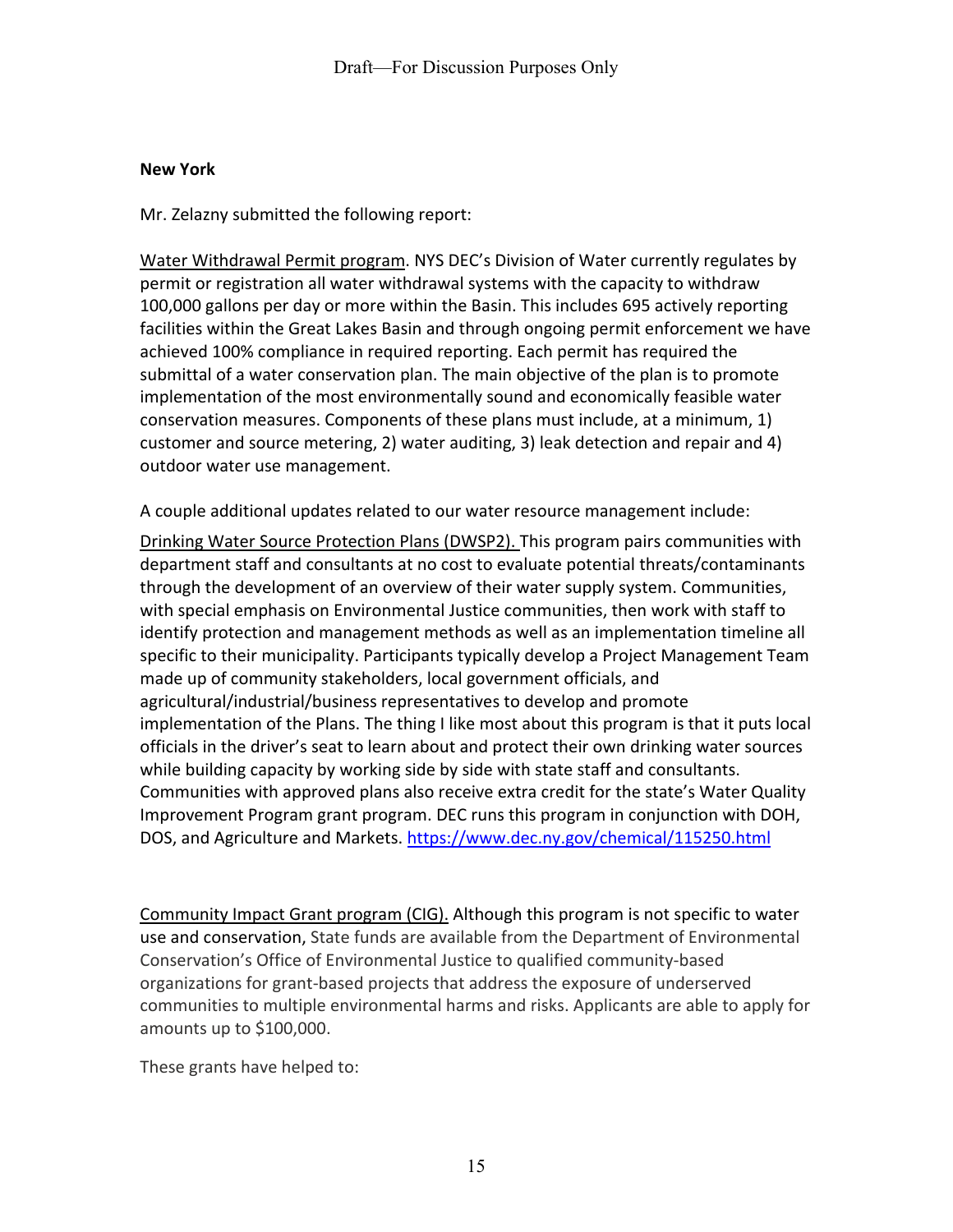- Empower and involve economically disadvantaged communities into finding solutions to public water supply contamination, developing alternate or back-up supplies, and promoting innovative water conservation methods;
- Engage residents in addressing and understanding environmental challenges they face; and
- Provide opportunities for improving community health, safety, and sustainability.

To be eligible for the grant they must be a community group working on a project that is located in or serves an environmental justice community. <https://www.dec.ny.gov/public/31226.html>

## **Ohio**

Director Mertz submitted the following report:

The Ohio Department of Natural Resources ("ODNR") collected and compiled data on Ohio's 2020 Lake Erie Basin water withdrawals, consumptive uses, and diversions pursuant to The Great Lakes Water Resources Compact protocols ("the Compact"). ODNR staff submitted this report to the Great Lakes Commission for the Great Lakes Water Use Database.

Over 99 percent of registered Water Withdrawal Facilities within the basin completed and returned their annual water use reports. We hope to collect the remaining few by the end of the year with the help of the Ohio Attorney General's Office.

Registrations and Permitting for 2021:

- No new diversion permits were applied for or issued within the Lake Erie Basin.
- On October 6, 2021, the Chief of the ODNR Division of Water Resources received a Water Withdrawal and Consumptive Use Permit Application (Application) from AquaBounty Farms Ohio, LLC for a proposed well field near Pioneer, Ohio with a new capacity for ground water withdrawals in the Lake Erie watershed of 3 million gallons per day (gpd) for use at its planned aquaculture facility. The Application is currently under review.
- No new Water Withdrawal Registrations were applied for within the Lake Erie Basin.

Ohio's Annual Water Conservation & Efficiency Program Review document was compiled and submitted to the Regional Body and Compact Council.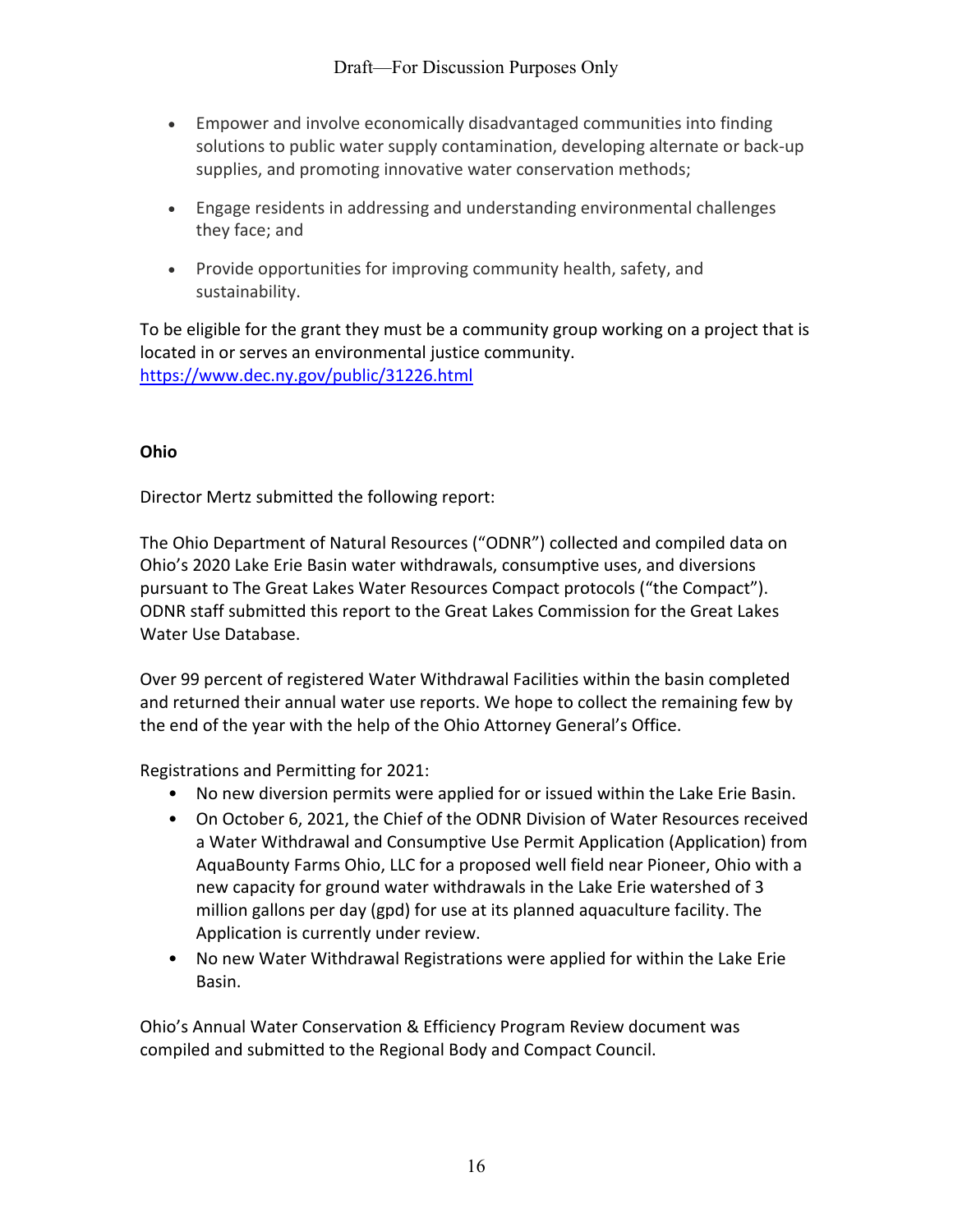ODNR staff is currently working on two new web applications that will be made available to the public on the Division of Water Resources webpage.

- A new online water withdrawal reporting website for new and existing registered water users. This application is expected to improve the accuracy of reported data by automatically checking for typos and inconsistencies within the data, and reduce the time required to input data into the Water Withdrawal Database.
- A new online facility locator application which will allow for water users or interested parties to access facility locations and their accompanying water withdrawal information.

ODNR staff continued its membership with the Concentrated Animal Feeding Facility Advisory Committee. This committee advises the Ohio Department of Agriculture on problems the state faces with large-scale livestock farms. The current focus is on fertilizer contaminants and algae blooms in North West Ohio.

ODNR is pleased to announce its Water Withdrawal Atlas of Ohio. The atlas concisely summarizes the data collected from the Water Withdrawal Facility Registration Program to assist in answering commonly asked questions regarding water use and to promote conservation focused initiatives by providing a clearer understanding of how water is used in Ohio, where water is withdrawn from, and how water use varies in different regions across the state. Understanding these factors can inform conservation solutions for the entire state as well as localized initiatives that support communities and watersheds.

Users of the Water Withdrawal Atlas can choose to view water withdrawal information by county or by basin. In each breakdown of the state, the same data is provided:

- All quantities are presented in millions of gallons.
- Withdrawals by source a table displays the amounts (MG) and percentage of water withdrawn from surface and ground water sources for the reported year. Additionally, percentages are presented in an accompanying pie chart.
- Location of the county/basin within the state of Ohio.
- Location of water withdrawing facilities within the selected county/basin that are required to report to ODNR under ORC 1521.16 are color coded by surface water or ground water withdrawal operations.
- Withdrawals by use category reported withdrawals in Ohio are grouped into one of eight water use categories (agriculture, golf courses, hydro fracturing, industry, mineral extraction, miscellaneous, power, and public utility). Withdrawals for the given year and county/basin are graphed according to use category. Additionally, a table of exact water withdrawal amount and source is provided for each usecategory.
- Water withdrawal trends a graph showing historical surface and ground water withdrawals by year since 1990, when the program began.

In 2019, ODNR shared Governor DeWine's new H2Ohio initiative, which is a water quality initiative to ensure safe and clean water for all Ohioans. The Governor, the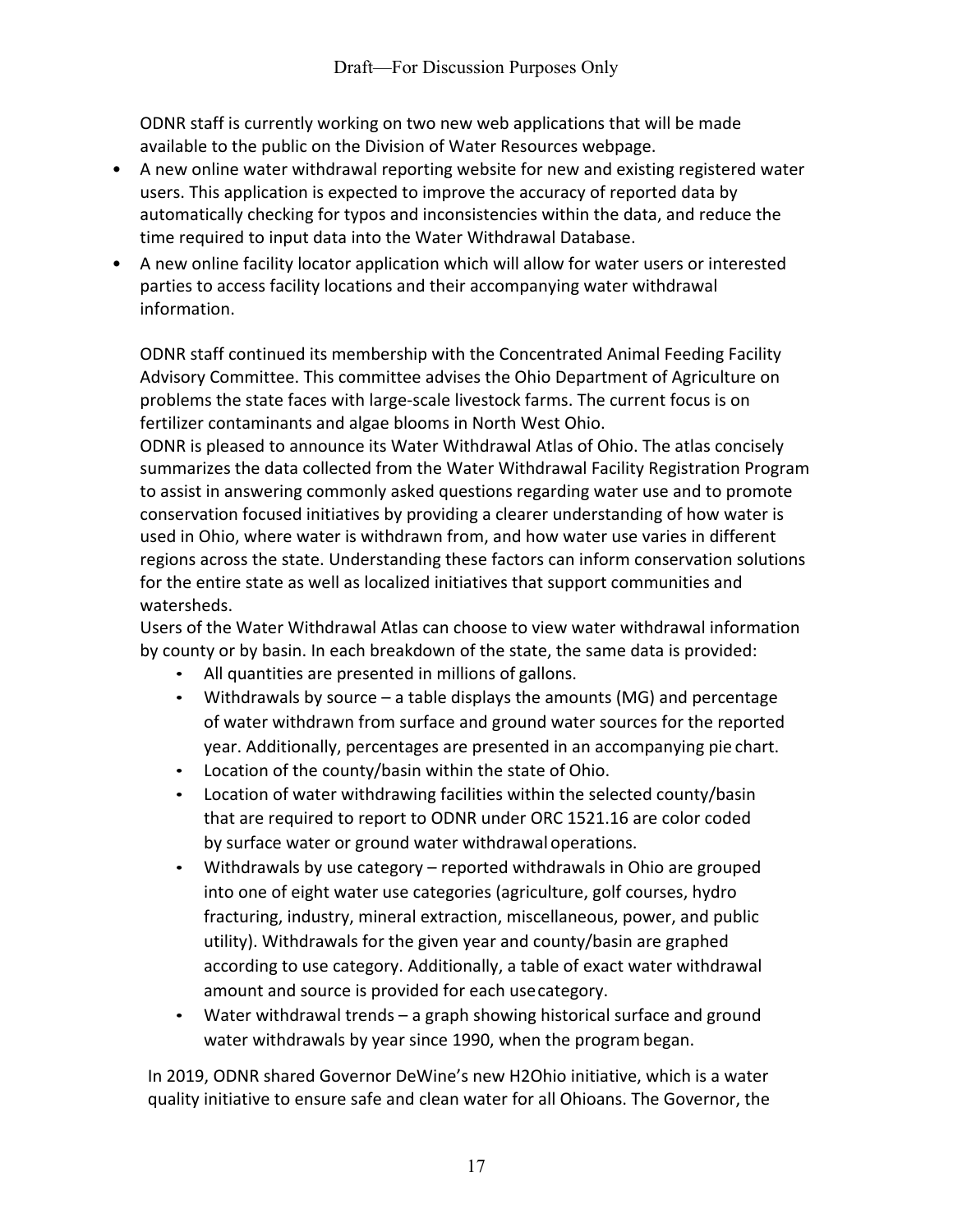Ohio Department of Agriculture, the Ohio Department of Natural Resources, the Ohio Environmental Protection Agency, the Lake Erie Commission, and many partners, including the Ohio Agriculture Conservation Initiative (OACI) have worked together to invest in projects across Ohio that will reduce nutrients and provide other long-term economic and water quality benefits to communities statewide. This program is a comprehensive, data- driven approach to improving water quality and is focused on reducing phosphorus, creating wetlands, addressing failing septic systems, and preventing lead contamination.

Some of the progress to date includes the following initiatives:

- Total investments rose to \$89.5 million with over 30 nonprofit conservation partners engaged- and rising.
- Total projects rose to 72, with 62 of them in the Lake Erie Basin
- Private landowners are now eligible for additional funding through ODNR's Water Quality Incentive Program. Through this no cost share competitive application process, the Program provides a payment of \$2,000 per acre for new Lake Erie wetlands and forested riparian buffers to help improve water quality in the Lake Erie watershed. Projects can include, but are not limited to, the restoration and enhancement of wetlands, coastal marsh and floodplain reconnection, capturing storm water, and stream bandimprovements.
- With the success of the initial projects in the Western Lake Erie Basin, the program is now expanding into other reaches of the Lake Erie Watershed. Governor DeWine also announced that \$5 million in grants now available for wetland projects in the Ohio River Basin.

H2Ohio by the numbers: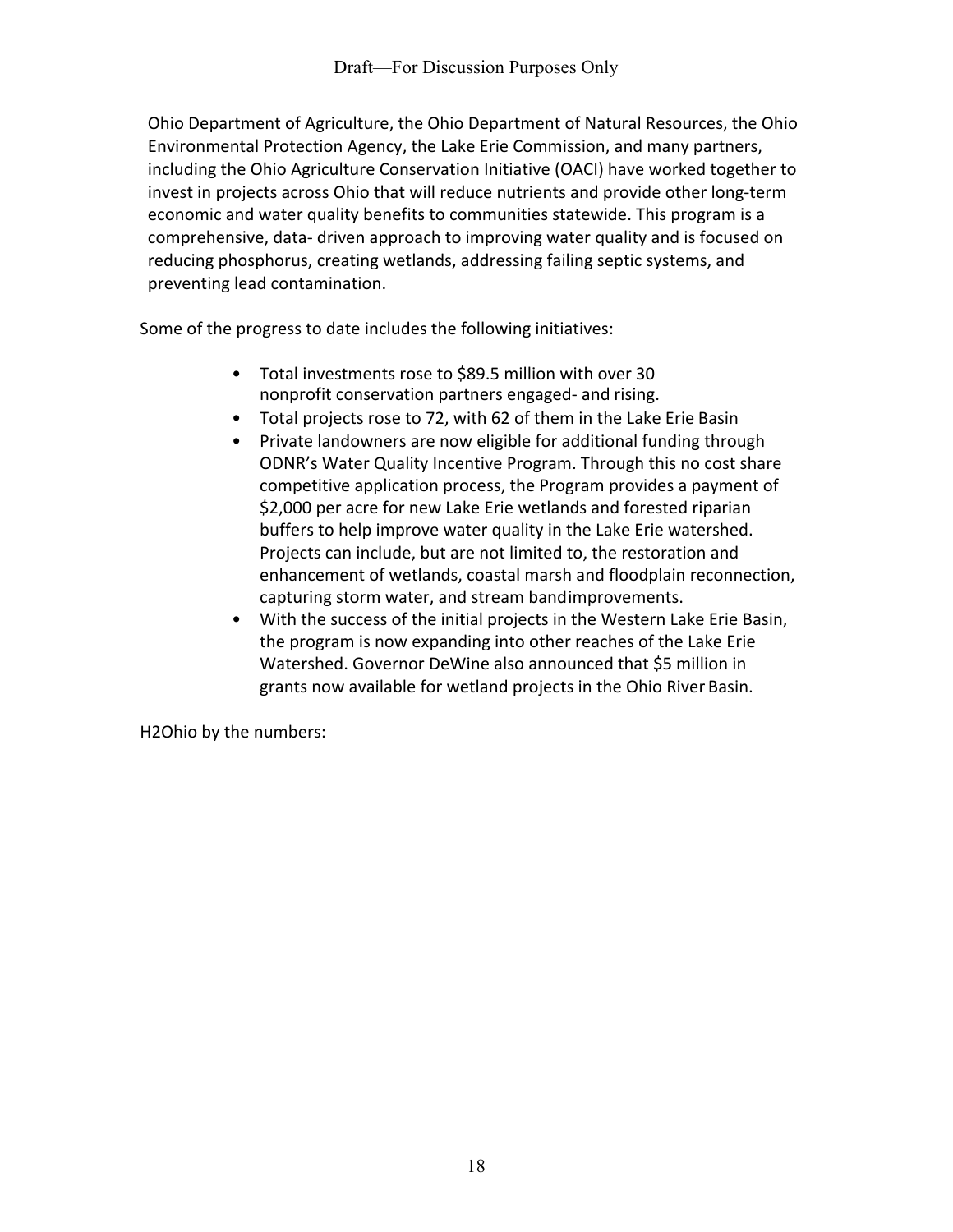# Draft—For Discussion Purposes Only



#### **Ontario**

Ms. Keyes submitted the following report:

In June of this year, our Ministry of Natural Resources and Forestry merged with the Ministry of Northern Development and Mines to become the Ministry of Northern Development, Mines, Natural Resources and Forestry. Through this process, we were appointed a new Minister, the Honorable Greg Rickford, who also oversees Ontario's Ministry of Indigenous Affairs this new integrated Ministry, we remain committed to responsible use of our natural resources, including protecting the waters of the Great Lakes – St. Lawrence river basin and delivering on Ontario's commitments under the Great Lakes – St. Lawrence River Basin Sustainable Water Resources Agreement in partnership with the Ontario Ministry of the Environment, Conservation and Parks. It is also worth noting that in June 2022 there will be an Ontario provincial election. At a strategic level, Ontario is currently reviewing its overarching Great Lakes Strategy for the province that covers the full spectrum of great lakes issues. The *Great Lakes Protection Act (GLPA), 2015* strengthens the province's ability to restore and protect the Great Lakes and St. Lawrence River, as well as the rivers and streams that flow into them. Ontario's Great Lakes Strategy was first released in 2012. The GLPA requires Ontario to report on progress made under Ontario's Great Lakes Strategy every three years. The first report on Progress was released in 2016. Ontario is also required to undertake a review of its Great Lakes Strategy every six years. A review of the Great Lakes Strategy is currently underway. The ministry is also working on the second progress report on the 2012 Great Lakes Strategy, which is expected to be released in the coming months. In preparing a renewed Great Lakes Strategy, Ontario is engaging the Great Lakes community to gather input on priorities to further the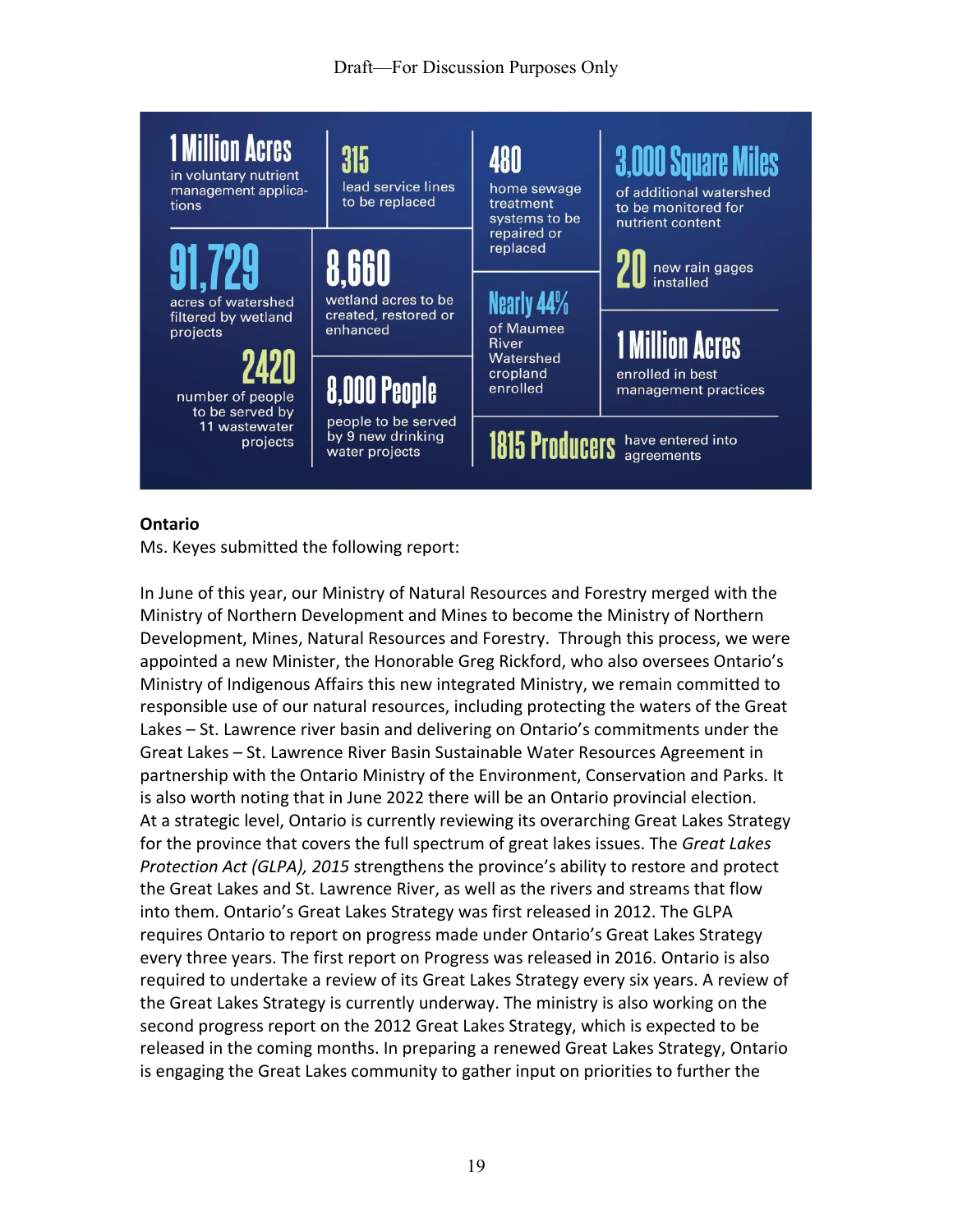environmental, social and economic health and well-being of the Great Lakes basin for present and future generations.

In line with this strategy, Ontario administers a Great Lakes Local Action Fund that provides up to \$50,000 for innovative projects with a positive environmental impact on the Great Lakes and their communities. In 2021, 44 projects have received a total of \$1.9 million dollars. All projects are currently underway, and are being led by community-based organizations, municipalities, conservation authorities and Indigenous communities and organizations across Ontario. Ontario is preparing to launch a second round of the Fund soon.

As mentioned in June 2021 update, this year Canada and Ontario signed a new 2021 Canada- Ontario Agreement on Great Lakes Water Quality and Ecosystem Health (2021 COA). The Agreement is effective June 1, 2021 to May 31, 2026 and sets out specific actions that each government will take as they work together to restore, protect and conserve the Great Lakes. The focus of the COA is on water quality, but it recognizes the link between water quality and quantity. Commitments in the groundwater annex of the COA include developing an improved understanding of groundwater-surface water interactions. Related priorities for provincial science include: supporting the development of surface water-groundwater conceptual and numerical models at Great Lakes, basin, watershed and aquifer scales; undertaking and promoting monitoring and research to improve understanding of groundwater influences on Great Lakes water quality and ecosystem health; maintaining provincial integrated groundwater-surface water-climate change monitoring.

A successful monitoring season undertaken by Ontario's Ministry of Environment, Conservation and Parks (MECP) during 2021 is just coming to an end. Working with staff at the Great Lakes Observing system, Ontario successfully implemented data loggers that directly send data being generated at one of our Lake Erie water monitoring buoys to the Seagull Platform for real time data sharing on the Great Lakes Observing System - the first buoy to do this. MECP intends to focus scientific studies on the western basin of Lake Ontario over the next 5 years to study urban inputs of pollutants to the lake and their effects to nearshore water resources and better understand the ecology of the land-lake interface in this area of substantial population growth.

This past summer Ontario completed its 2020 Water Management Use Report to the Great Lakes Regional Water Use Database. Only minor data variations were seen compared to the previous year's reported data from 2019, including a less than 0.5 percent change in report water withdrawal volumes and an increase in consumptive use primarily related to the irrigation water use sector due to the dry conditions in 2020. There was about a 93 percent reporting compliance rate by facilities through the province's Permit to Take Water program. This is a lower than usual compliance that may be due in part to the measures taken by Ontario to ease pandemic pressures for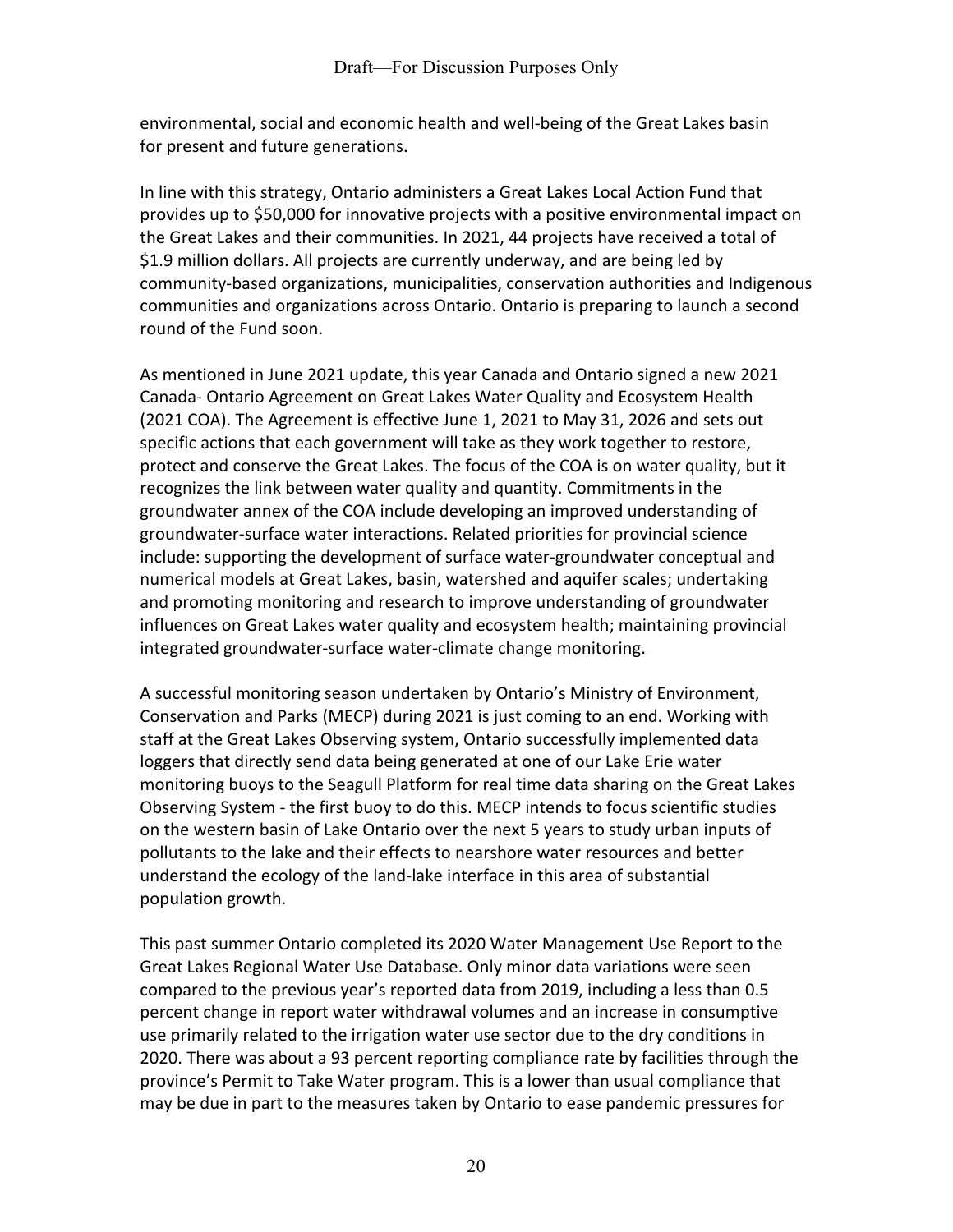businesses, but is an improvement from the previous year. This only had a minor effect on the reported total volumes of water taken. We are currently completing our 2021 Conservation and Efficiency Program Assessment to provide updates on Ontario's activities that support water conservation and efficiency commitments under the Agreement, to be submitted prior to the end of the year.

#### **Pennsylvania**

Mr. Bruno submitted the following report:

Pennsylvania continues to implement the requirements of the Compact and Agreement through facilitating state and local programming on water use. Pennsylvania submitted the Great Lakes water withdrawal, consumptive use, and diversion statistics for Water Year 2020 for compilation into the Annual Report of the Great Lakes Regional Water Use Database. Additionally, Pennsylvania is preparing to finalize and submit the 2021 Conservation and Efficiency Program Review to the Compact Secretariat.

During the 2020 Water Year, Pennsylvania observed a significant decline in overall water use, recording the lowest daily withdrawal amounts since the inception of the Compact and Agreement. Withdrawal amounts decreased from 38.1 million gallons per day (mgd) in 2019 to 30.5 mgd in 2020, representing a year-over-year decline of 20 percent.

The change from the previous year was due to a 13 percent decrease in water use for public water supplies, from 31.4 mgd in 2019 to 27.5 mgd in 2020, in addition to the closing of a large Self-Supply Industrial facility in late 2019. Much of this public water use decline is a success story. The largest public water supplier in the Pennsylvania Great Lakes Basin, the Erie City Water Authority, reduced non-revenue water loss by 3.2 mgd during the 2020 Water Year. Public water supplies accounted for 90 percent of Pennsylvania's Great Lakes water use and consisted of 83 percent of the 3.3 mgd total consumptive use.

The next largest 2020 water use sector was Self-Supplied Livestock with a total withdrawal amount of 2.4 mgd. There are no diversions in Pennsylvania.

DEP continues to maintain the Great Lakes Program webpages which include information about the Great Lakes and St. Lawrence River Basin Sustainable Water Resources Compact and Agreement. Resources available on the site include Pennsylvania Great Lakes Water Resources Inventory and Reporting document. Interested individuals can view registered water users within the Pennsylvania Great Lakes Basin and view their annual water use from the 2005 Water Year forward. This document and other information regarding DEP Great Lakes Program can be found at the DEP webpage dep.pa.gov and searching "Great Lakes Program".

In 2021, DEP continued the process of reviewing and updating the State Water Plan in accordance with the Water Resources Planning Act (Act 220 of 2002, P.L. 1776, No. 220,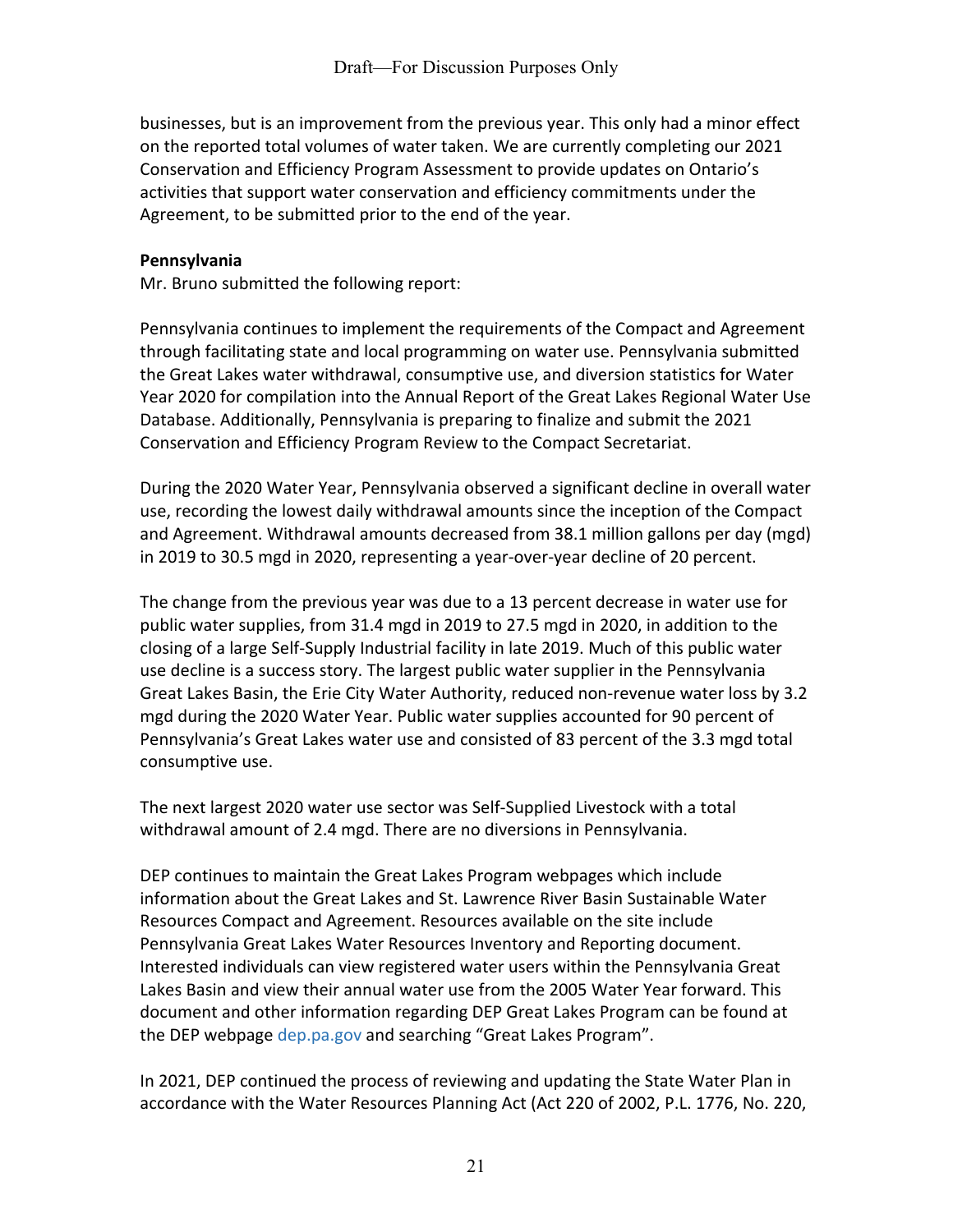27 Pa.C.S. §§ 3101 et. seq.). The update uses the eight Water Conservation and Efficiency Program goals as benchmarks to craft revisions adhering to the objectives, policies, and purposes of the Water Resources Planning Act. Revisions will address regional and state-wide priorities; filling gaps from the previous plan and examining emerging issues. The Great Lakes Water Resources Committee, consisting of members from government, non-governmental organizations, and private industry are conducting meetings to review and update the Great Lakes Basin sections of the plan (Lake Erie and Lake Ontario-Genesee River Basins). The final update to the Plan is scheduled for 2022. More information about the Pennsylvania State Water Plan can be found at the DEP webpage dep.pa.gov and searching "State Water Plan".

# **Wisconsin**

Mr. Ambs submitted the following report:

City of Waukesha Diversion (City) update:

- City of Waukesha Diversion project continues to move forward, with an expected completion date in 2023.
- At the June meeting we provided an update of the permits received and the permits that were still outstanding.
- Since the June meeting, the City of Waukesha has received all the necessary approvals including the

the final state diversion approval incorporating the Compact Council diversion approval. This approval was issued June 29, 2021.

- Information on permits is available on the Wisconsin DNR website, [City of](https://dnr.wi.gov/topic/EIA/waukeshadiversionapp.html)  [Waukesha diversion page](https://dnr.wi.gov/topic/EIA/waukeshadiversionapp.html) and Wisconsin DNR representatives are happy to discuss any aspects of City of Waukesha's diversion approval and implementation further with interested parties.

## Village of Somers

- At the June meeting provide an update that the Wisconsin DNR received a straddling community diversion application from the Village of Somers to divert up to 1.2 MGD from the Lake Michigan Basin to the Mississippi River basin with return flow to Lake Michigan.
- The Wisconsin DNR requested additional information from the Village. The Village provided the information in September 2021.
- The Wisconsin DNR held a public hearing on November  $10<sup>th</sup>$  and the public comment period closed on November 30, 2021.
- The Wisconsin DNR has followed all requirements of the new Regional Body and Compact Council procedures with this application.
- The Wisconsin DNR expects to issue a decision on the Village of Somers within the next month.

## Water Use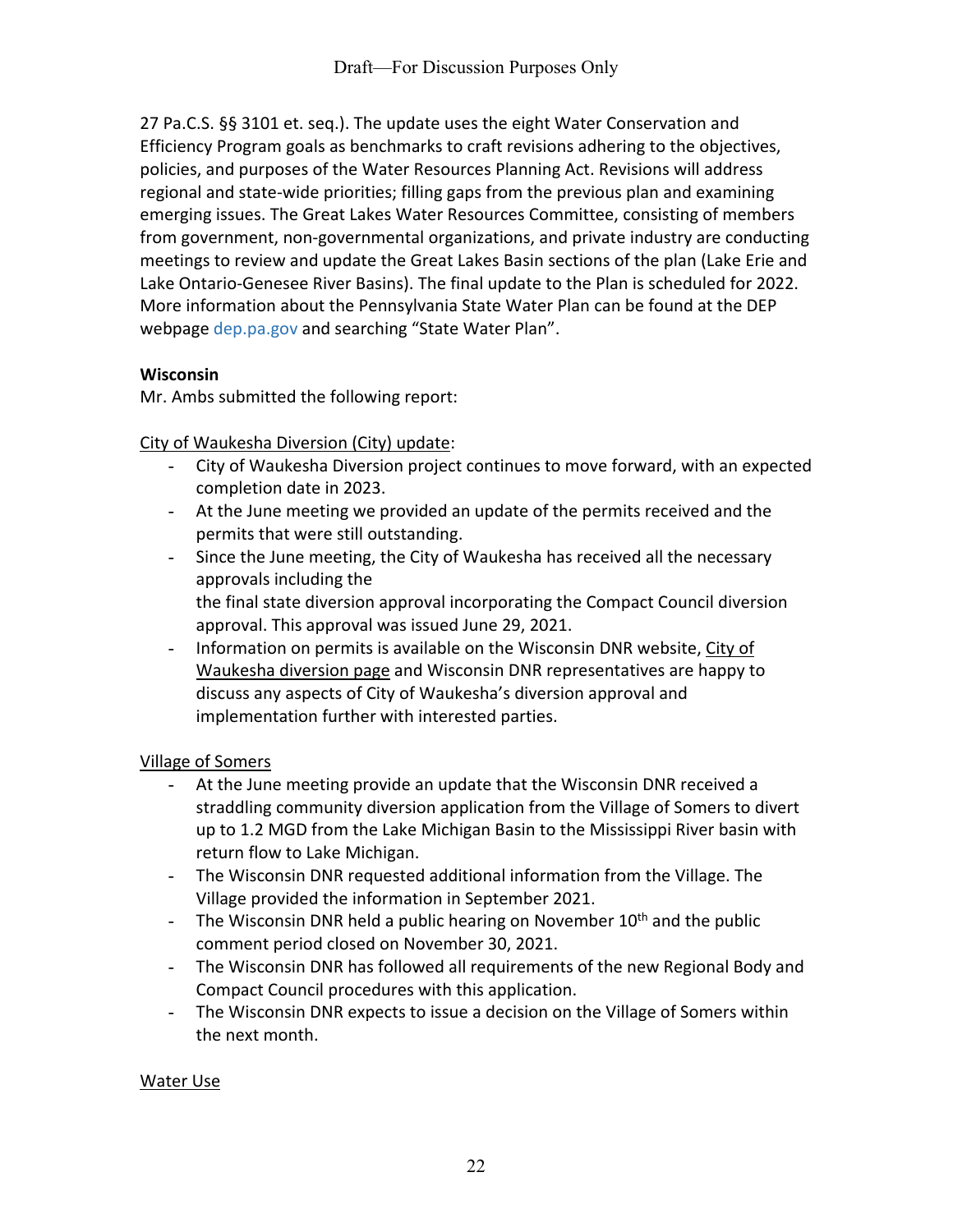- Wisconsin submitted data to the Great Lakes Commission for the annual water use report. In 2020 Wisconsin withdrew 3.5 billion gallons per days from the Great Lakes Basin. 99% of this withdrawal is from the Lake Michigan basin. Wisconsin's primary water uses are cooling water for thermoelectric power generation, public water supply and industrial water use. Wisconsin's overall water use decreased by almost 10% from 2019 due to decrease water use at one power plant, however irrigation water use increased by about 40% due to periods of dry weather during the 2020 growing season,
- Wisconsin anticipates higher water use reports for 2021 with dry conditions in the Great Lakes Basin for much of the year.

# Wisconsin Review of High Capacity Wells

- High Capacity wells are wells withdrawal 100,000 gallons per day
- Wisconsin receives approximately 200 high capacity well applications annually.
- The review criteria for these applications has varied over the past 20 years since the passage of Wisconsin's 2003 Groundwater quantity law, subsequent court decisions, attorney general opinions and additional legislation.
- In July 2021, the Wisconsin Supreme Court issued a 4-2 decision affirming DNR's constitutional duty and statutory authority to consider cumulative environmental affects when reviewing of high capacity well applications.
- As a result of the Court's Decision, DNR will continue its careful case-by-case analysis of high capacity well applications. The analysis will consider both the needs of the property and the environmental effects that the proposed high capacity well, when combined with existing environmental impacts, may have on waters of the state.
- Anticipate issuing some denials in applications in areas where the water budget is believed to be overdrawn.

Todd Ambs will be leaving state service at the end of this month, he will continue to serve as chair of the Great Lakes Commission, has been involved in this in 42+ years.

## **Administrative reports.**

Ms. Bordeleau invited Peter Johnson on behalf of the Regional Body's Secretariat, to give an administrative report. Mr. Johnson reported the following:

- Despite the pandemic over the last year, this last year has been very busy and there is a lot of work that has been ongoing and will be undertaken going forward.
- As you know, over the last year, in the middle of the pandemic, the Regional Body and Compact Council finished off the updates to the Regional Body Procedures, Compact Council Guidance, and the Compact Council's Rules of Practice and Procedure. In addition to numerous discussions with Tribes, First Nations, Métis, and our Advisory Committee, we held a public feedback session and public comment session and then reached consensus on what the final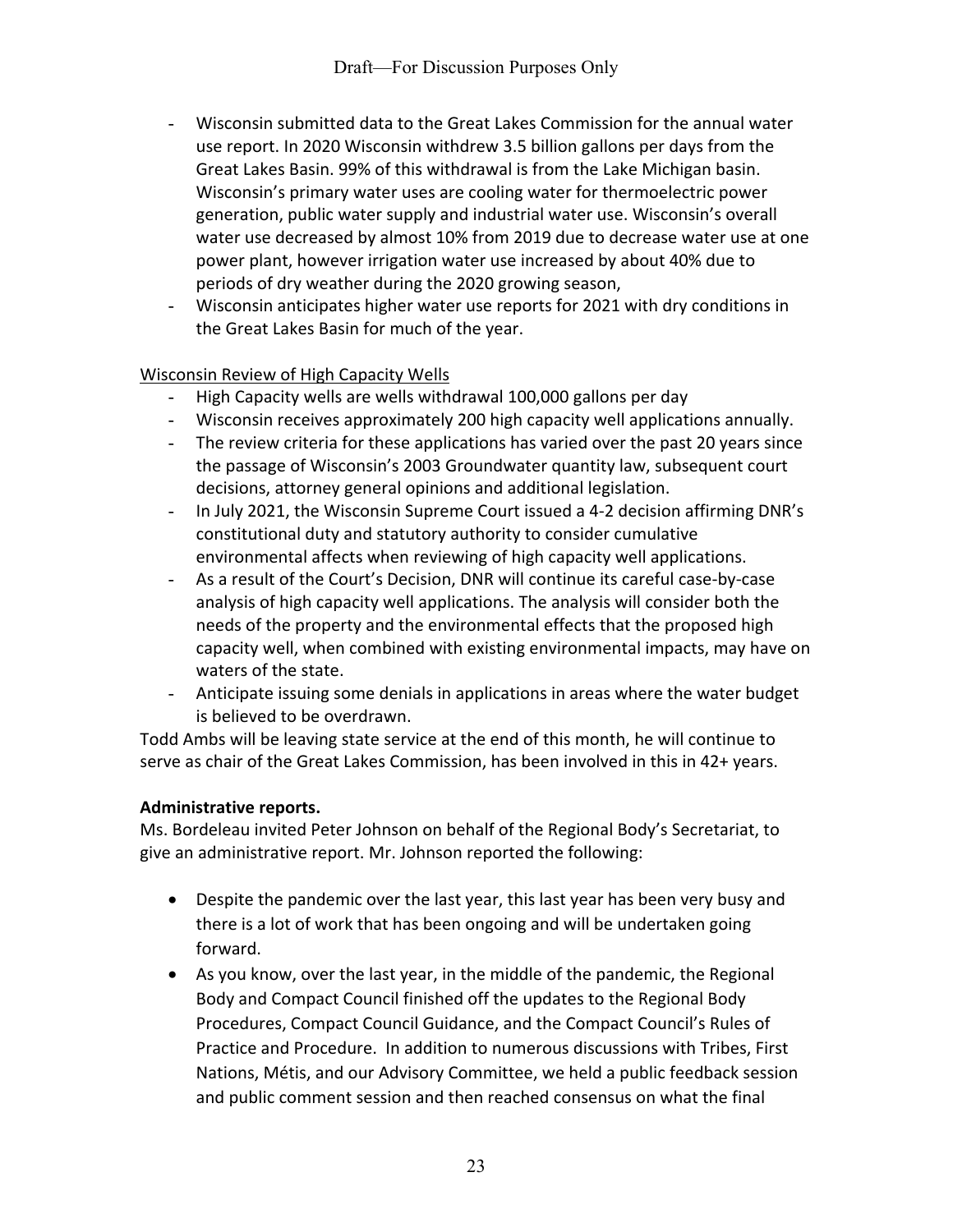versions would include. In December the final Regional Body Procedures and Compact Council Guidance amendments were adopted, and in a special meeting held in April, the Compact Council adopted final Rules of Practice and Procedure. Some minor edits were made, including the correcting of typos and adding page numbers to the table of contents, and have been posted to the Compact Council website. A comment and response document is in the final stages of review, and barring something unforeseen, should be posted to the Compact Council and Regional Body websites in the next few weeks.

- Now that we have almost reached the end with the Procedures Updates, we are in a position to more fully focus on Science Strategy implementation and other such activities.
- To date, we've hosted several webinars, the recordings of which can all be found on the Compact Council and Regional Body websites. We also hosted another session at this year's virtual IAGLR, where we had five speakers talking about water budgeting and water balance in one form or another.
- We are now prepping for the next Cumulative Impact Assessment, which has to be done by December 2023, but which we are hoping to get done sooner than that—in 2022. Through it, we're looking to expand our understanding of impacts, including the effects of changes in the system do to climate change, as well as reduce uncertainty around some of the water budgeting.
- I want to thank in particular the members of the Science Team, and the Co-Chairs—Judith Kirby of Québec, Don Zelazny of New York, and Shaili Pfeiffer of Wisconsin. In particular I want to thank Judith for also Chairing the IAGLR session and generally working closely with me particularly while Québec serves as Chair of the Regional Body to work through some of the implementation issues.
- On a more esoteric note, we've also done some updates on the Science Strategy layout that should make it easier to share with others, which is something we strongly encourage everyone to do. You can find it on the Regional Body and Compact Council websites under the Science sections.
- On a final note—as you know, today's meetings of the Regional Body and Compact Council are taking place virtually. Normally it's the summer meeting that takes place in person, but for obvious reasons we aren't doing that. Assuming we stay on the current trajectory for the pandemic, we are planning on meeting in person in Québec City this December, and then meeting next summer in Erie, Pennsylvania after Pennsylvania assumes the Chairmanship. This actually works out nicely because Québec City is beautiful in the winter, and if you want to stay over afterwards there is skiing nearby, and Erie is also a beautiful city along the lakefront and with Presque Isle nearby, and that's something you would want to take advantage of in the summer.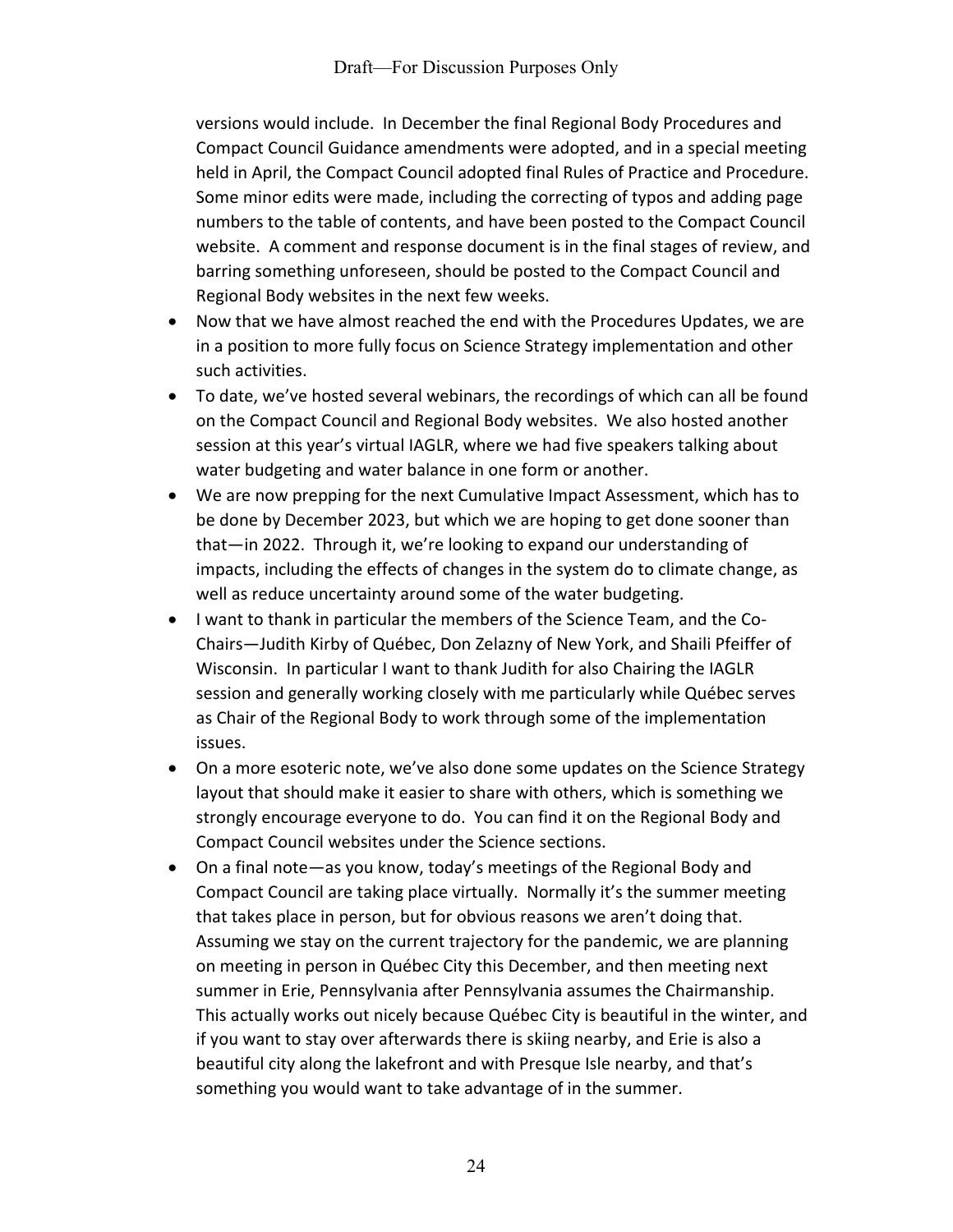Ms. Bordeleau invited Tom Crane on behalf of the Great Lakes Commission, which serves as the Regional Water Use depository, to report on the 2020 Water Use report which had just been released earlier that day and was posted to the Commission's water use database website.

Mr. Crane began by noting that this is a long standing partnership, and that the Commission has maintained a database of water use information since 1988. He stated that this report represents an ongoing collaboration between the Great Lakes commission, Great Lakes Governors and Premier's and the State and Provincial water managers in each jurisdiction who submit jurisdiction specific water use each year to the commission staff. Mr. Crane noted that data is usually submitted to the Commission in August. In August and September, Great Lakes commission staff reviewed the jurisdiction reports, and then convened phone calls with each water use manager to identify and correct any issues with the data submitted. These calls also helped clarify changes in water use from the previous year. Drafts of the report were reviewed by water use managers and a draft of the full report was circulated to the members of the Compact Council and Regional Body for review in October. The Commission received comments in early November and mailed the final report to the Compact Council and Regional Body on November 15.

Mr. Crane stated that he was pleased to report that compliance reporting among water users continues to improve and this supports the quality of the overall report. He noted that the region is at or nearly at 100% compliance for the major water use categories and the Commission is still working with the State and Provincial water managers to improve reporting compliance each year. He noted that this is a real testament to the hard work of the staff working on the water use programs at the State and Provincial level.

Mr. Crane provided a few highlights from this year's report. Specifically, in 2020 the States and Provinces withdrew nearly 38 billion gallons per day, representing about a 3% decrease from 2019 withdrawals. Self supply thermoelectric power production public water supply and self supply industrial are the primary water use sectors combined, representing more than 88% of the total water withdrawals in 2020. Total reported outgoing diversions in 2020 was 1.2 billion gallons per day, with more than 85% of this amount was associated with the Illinois Chicago diversion. The Long Lac and Ogoki interbasin diversions into Lake Superior totaled 2.74 billion gallons per day, which is about a 27% decrease from the 2019 reported interbasin diversion amount of 3.5 billion gallons per day. Overall, the net diversion showed a gain of 1.6 billion gallons per day, meaning that more water was diverted into the basin than was diverted out of the basin, and this has been common over the last many years. Consumptive use was 2 billion gallons per day, which represents about a 5% increase from 2019 consumptive use. The public water supply and Self Supply industrial sectors had the greatest consumptive use in terms of volume, accounting for about half of the total consumptive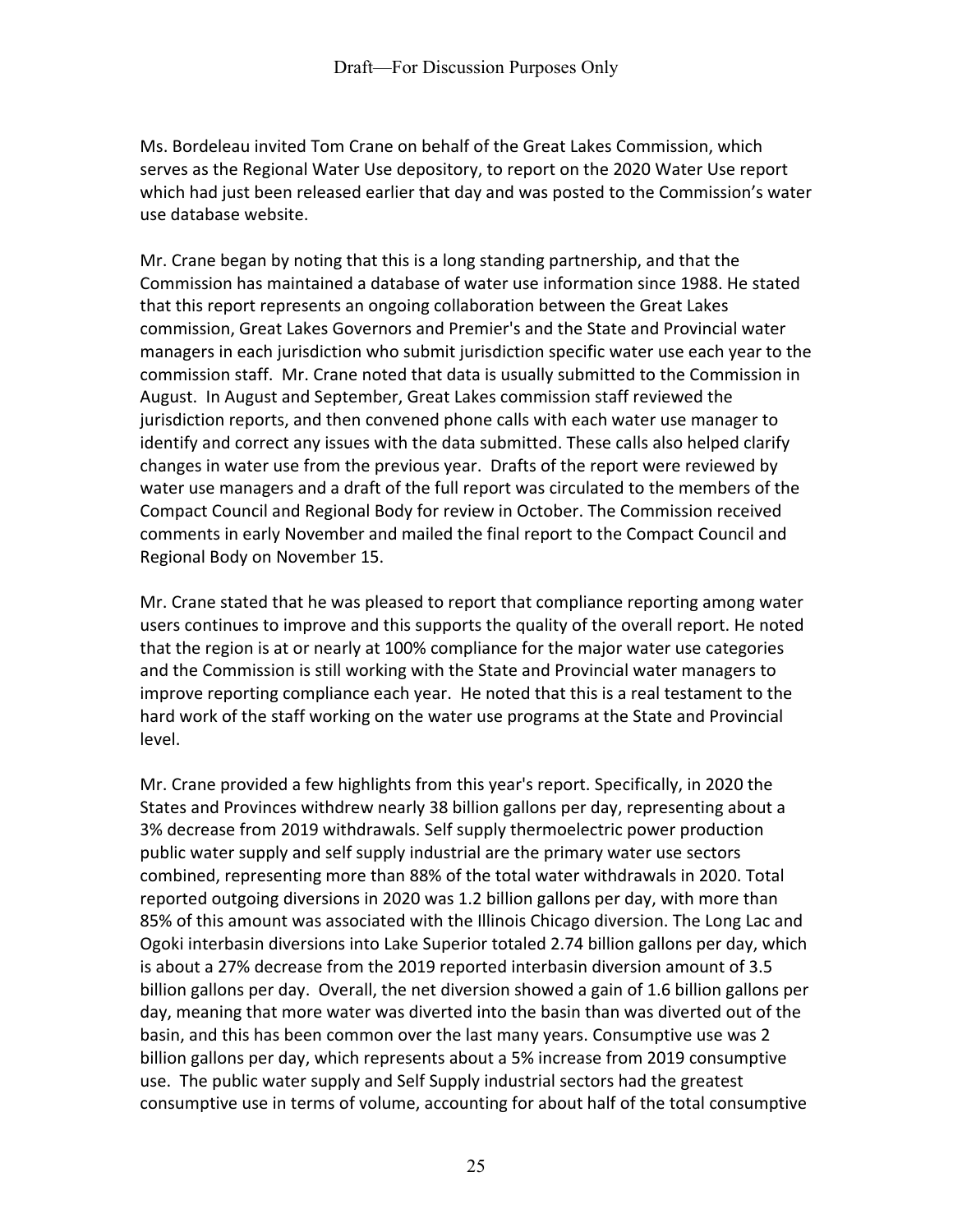use. Also, the Self Supply Irrigation Sector accounted for most of the increase from the reported 2019 consumptive use, increasing by about 32%. This was due to the relatively hot and dry weather conditions experienced in much of the basin in 2020. In 2019, there was a net gain of water to the basin, and while the basin lost water in 2020, primarily because of increases in consumptive use and the decrease of the interface and transfer of water into Lake Superior from Long Lac and Ogoki.

Considering both consumptive use and diversions, the basin lost a total of 377 million gallons per day in 2020. By comparison, the basin gained a total of 444 million gallons per day in 2019. So based on this net water loss between 2020 and 2019, and in accordance with the Compact and Agreement protocols, an interim cumulative impact assessment was conducted as part of the 2020 annual report. The interim cumulative impact assessment is available as Appendix C of the report. The interim assessment focuses on the hydrologic effects of consumptive uses and diversions on water supply and flow relative to other aspects of the water budget at watershed and basin scales. Mr. Crane noted that the data submitted to the Great Lakes St. Lawrence water use database indicate a reported increase in incremental water losses to the base in between 2019 and 2020 of 1270 cubic feet per second, and this translates into 821 million gallons per day for both 2019 and 2020. Diversions and consumptive uses were very small compared to total inflows or total outflows between 2019 and 2020. Mr. Crane pointed that in fact the contribution of diversions and consumptive uses to total inflows and outflows of the entire base and was less than .02%. He also noted that a more detailed description of the changes from 2019 to 2020 are provided in the report.

## **Opportunity for public comments.** *Members of the public were given an opportunity to ask questions or provide comments.*

An opportunity was given to the public to provide comments. The following comment was made:

**Todd Brennan, Alliance for the Great Lakes:** Todd began his comments by thanking all the members for their updates, which he indicated were very good, as they are helpful for tracking everything that the members up to. He also commended the science team for a good discussion the day before and appreciated their focus on water quantity, cumulative impacts, and thinking forward to conservation and efficiency standards. He noted the participants talked a lot about the effects of climate change and adaptation, which was good to see.

Mr. Brennan also added that he had heard that there was some discussion amongst Regional Body members on environmental justice needs and improving access to proceedings and decision making for disproportionately impacted and disadvantaged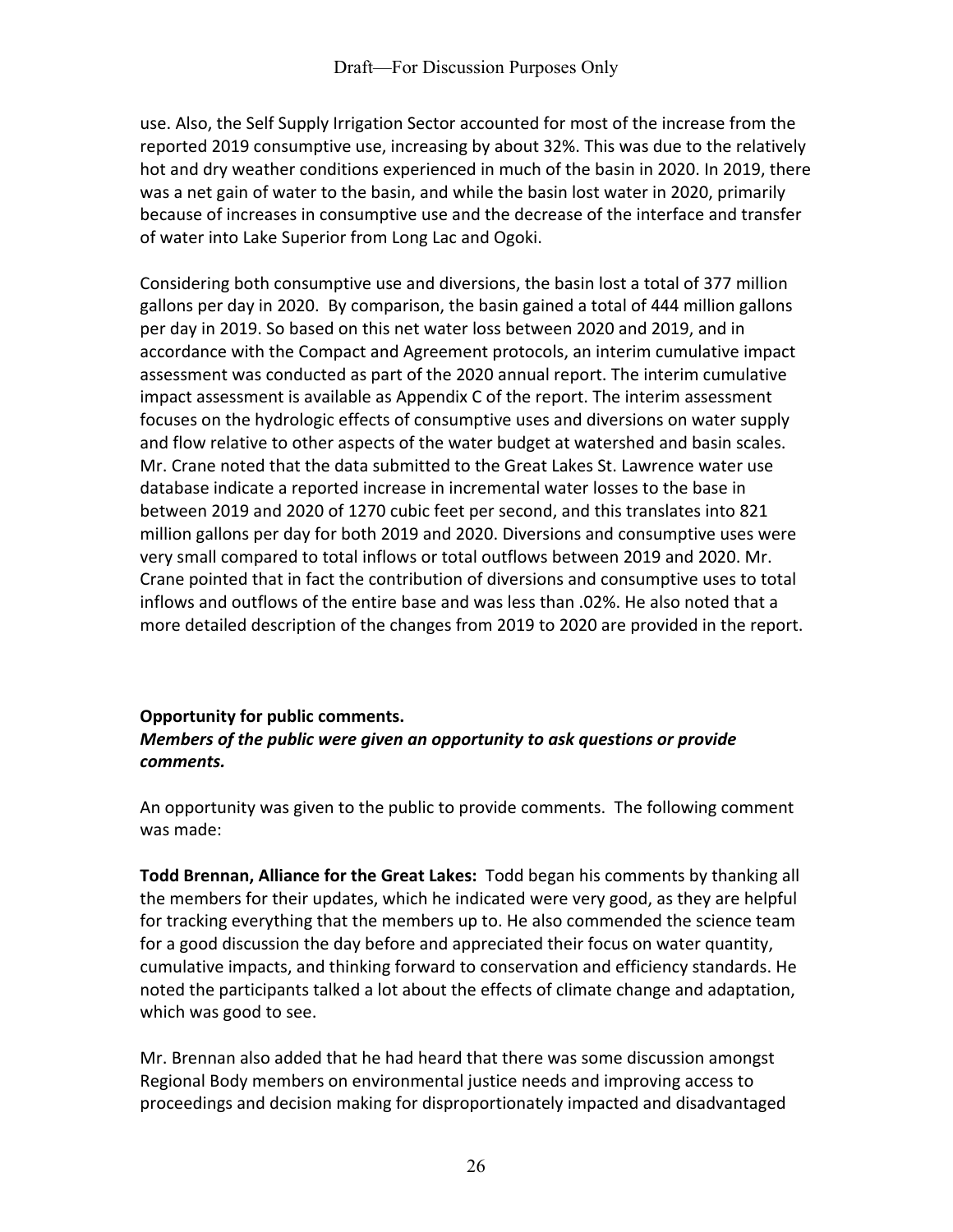communities. Accordingly, he thanked the Regional Body and the Compact Council for their willingness to explore those considerations more.

He also encouraged the Regional Body and Compact Council to consider taking a second look at the Village of Somers application in Wisconsin. He raised a number of concerns, which reflect comments submitted in writing to the Wisconsin Department of Natural Resources during the public comment period. Specifically, he said that the the primary concerns are that the Village of Somers possibly did not engage in a systemic comparative review of identified alternatives and the proposed diversion, including economic and environmental which is required to meet the straddling community and exception standard requirements contained in the Great Lakes Compact as well as State implementing statutes. In addition, a consideration of whether the Village or Wisconsin DNR's interpretation of public water supply fits the expectation of the Compact. He noted that the Village's projected water use at full build out in 2050 indicated a disproportionate increase in the amount of water being used for industrial and commercial purposes as opposed to residential purposes.

Accordingly, the Alliance encourages the Wisconsin DNR and possibly the Regional Body and Compact Council to subject the Village's water use projections to further scrutiny and analyze whether even under the DNR interpretation of the "public water supply" criteria will be satisfied for the Village's proposal. He indicated that ultimately one resolution could be for the DNR to condition any approval of the proposed diversion with a continuing obligation that the Village of Somers meets the public water supply purposes requirements. This could also become a tenant by which Regional Body and Compact Council could consider using for reviewing diversions--the idea of whether those volumes so designated for the project initially are still needed in a future where land use changes and the use provisions have changed significantly, that they're not being used for that. So just an area, I think that is right for you to focus and because of this proposal, allowing us to consider that I think it's a good time, and a good place to focus for that.

## **New business.**

*Consideration of Resolution #34—Adoption of Fiscal Year 2023 Budget.* The Chair noted that the proposed budget and the resolution granting approval of the budget were previously distributed to the members and were posted on the regional body website. Upon asking for a motion to grant approval of the resolution and a second, Mr. Zelazny moved that the resolution be adopted, with Director Mertz seconding the motion.

Because the vote must be unanimous, a roll call vote of all members was initiated:

Illinois—Yes Indiana—Yes Michigan—Yes